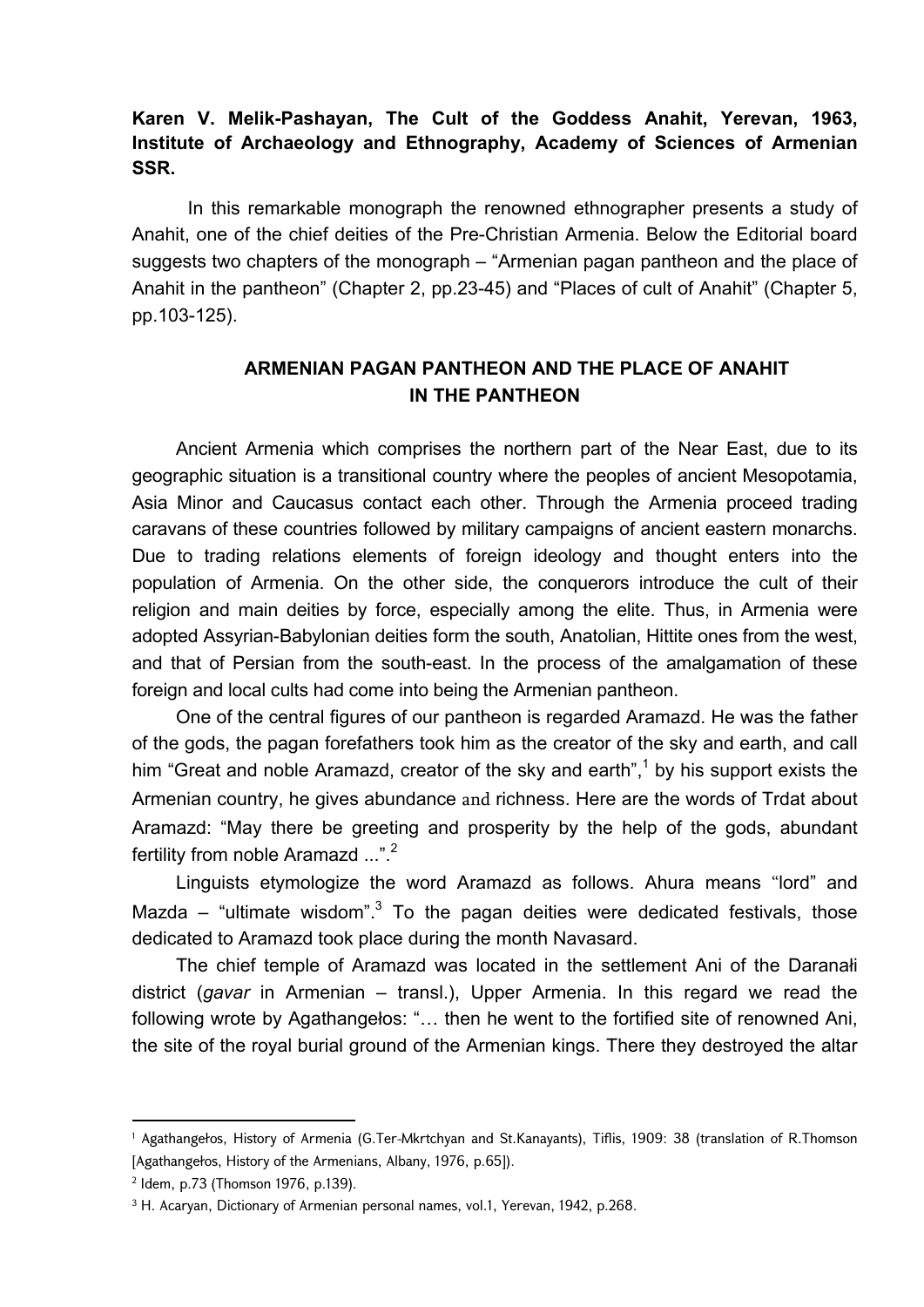of the god Zeus-Aramazd, called father of all the gods".<sup>4</sup> Afterwards Trdat donated Ani along with its surroundings to the church.

Another temple of Aramazd was located on the mountain Pałato where he was worsipped along with Astłik. $^5\,$ 

Khorenatsi remembers that there was a temple of Aramazd in Mtskheta, on the bank of the Kura river: "And he immediately destroyed the stormy image of Aramazd, which stood out of the town, passing through a mighty river, people worshiip him everyone standing on the roof of his house since it was visible, and if anyone wishes to make sacrifice he passes the river and sacrifice before the temple". $6$  From this reference it becomes clear that the statue stood on an elevated place and everybody worshipped him from the roof of his house, and anyone who want to perform sacrifice, crosses the river and did it in front of the temple.

Another temple of Aramazd was in the settlement Bagavan of the district Bagrevand, Ayrarat province. Although temples dedicated to Aramazd were numerous, thorough study of historical sources show that Aramazd was not so popular among the pagan Armenians as Anahit. We think that the cult of Aramazd emerged due to the Persian influence, so it was alien to the Armenian pantheon.

Armenian pagan pantheon was composed on the principle of kinship which is essentially different from that of the Persian Zoroastrian religion. Aramazd was the father of the family, he has three daughters – Anahit, Astłik, Nane, and one son – Mihr; in some sources Vahagn also is regarded as the son of Aramazd.

In Armenian pagan pantheon Vahagn occupied an exceptional place; he was one of the most beloved and popular deities of pagan Armenians and was the war god. It is seen from the words of Trdat: "... valor from valiant Vahagn to you ...".

Vahagn was worshipped also as the sun-god, and from this point of view is important an ancient reference which Alishan had included in his "Old beliefs…": "Some people wirshipped the Sun and called it Vahagn". $8$ 

In the only song which had reached us and is dedicated to Vahagn, also is evident his association with the sun and fire:

Heaven was in travail, earth was in travail, the purple sea Was also in travail, in the sea travail also gripped the red Reed. From the tube of the reed came forth smoke, from the tube of the reed came forth flame. From the flame a read-headed young boy run out. He had fire for hair, and had flame for beard, and his eyes were sun.<sup>9</sup>

<sup>4</sup> Agathangełos, p.73 (Thomson 1976, p.325]).

<sup>5</sup> Matenagrutyunk of our Holy father Movses Khorenatsi, Venice, 1865, p.301.

<sup>6</sup> Idem, p.170.

<sup>7</sup> Agathangełos, p.73 (Thomson 1976, p.139).

<sup>8</sup> Alishan, Old beliefs, Venice, 1865, p.294.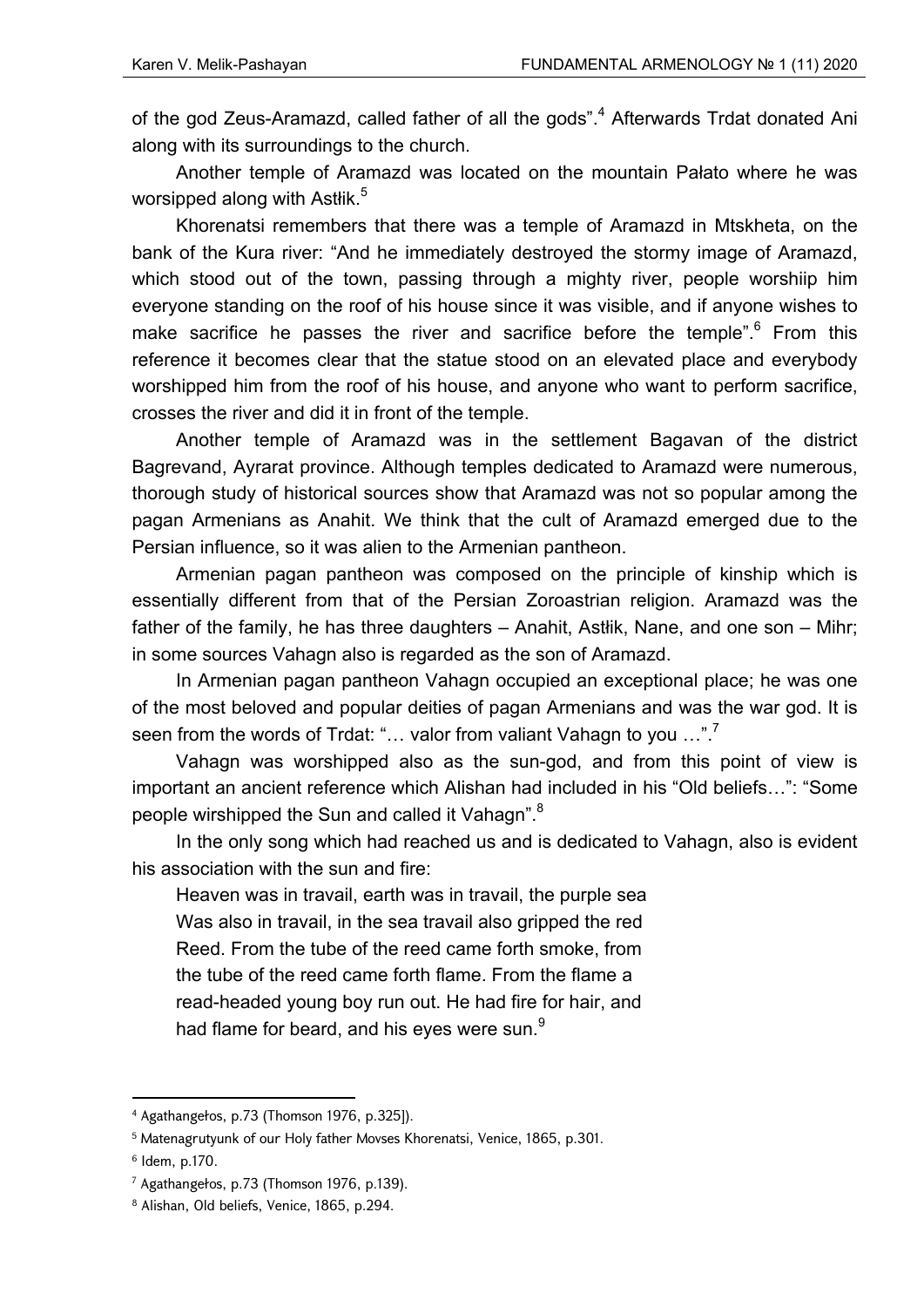In the Armenian ethnography is preserved very interesting data which also prove that in the remote past Vahagn personified the cult of sun as well. In Van was preserved for long a remarkable custom connected with the cult of sun. On the next day after the wedding, in the morning the participants along with the bride and son-in-law, frequently leaded by a priest, climb on the roof of the house or some other elevated place from where could be seen the sunrise, and the group of unmarried young men sang the next song addressed to the sun:

Hello morning sun, morning hello, Let us say hello to morning sun Let give the king much sun, Vahe, Vahe. Hello morning sun, morning hello, Let us say hello to morning sun, Let give the queen much sun, Vahe, Vahe.<sup>10</sup>

Without doubt this song is a hymn preserved from the pagan period which is dedicated to Vahe, the sun-god. The etymology of the word Vahagn also speaks in favor of the fire-sun. It is built from the root Vah which means "bring, he who brings" and noun *agn* (*agni*) resulting in "he who brings fire".

Thus, Vahagn simultaneously acts as the sun-god and it explains the popularity of his cult. Windischmann, Lagarde, Gelzer had identified Vahagn with Verethrana mentioned in Avesta and on this basis classified him among the gods of Persian origins. We think that it is not right suggestion. We could not agree with that treatment. First of all, for Persians Verethrana was a secondary deity, and the next, the roots of the cult of Vahagn are deep, and the Persian influence is traced from later period. We think that by its attributes and religious significance Vahagn stands closer to the Indian Indra, since P.Kretschmer has shown that Indra is of Anatolian or, precisely Hittite origins and identified with the Hittite deity of Inar or Inara which is attested in the Hittite texts many times.

According to historiographers, the chief temple of Vahagn was in Ashtishat and was very rich in gold and silver. Grigor Lusavorich had destroyed it with great difficulty, since the pagans heroically defend the temple of their beloved god.

Another temple, as reports Tovma Artsruni, was in Ahevakan village on the eastern side of the mountain Varaga (Vaspurakan). According to the same Tovma, a temple dedicated to Vahagn was located in the Lesser Ałbak which was erected by Artashes II.

One more temple was in the place called Salahuneac of the district Derjan, Upper Armenia, built by Trdat.

<sup>&</sup>lt;u> Andrewski politika (za obrazu pod predsjednika u predsjednika u predsjednika (za obrazu pod predsjednika (za</u> 9 Movses Khorenatsi, Matenagrytyunk, p.59 (translation of R.Thomson [Movses Khorenatsi, History of the Armenians, Ann Arbor, 2006, p.119).

<sup>&</sup>lt;sup>10</sup> Azgagrakan handes, vol.20, Tiflis, 1910, p.158.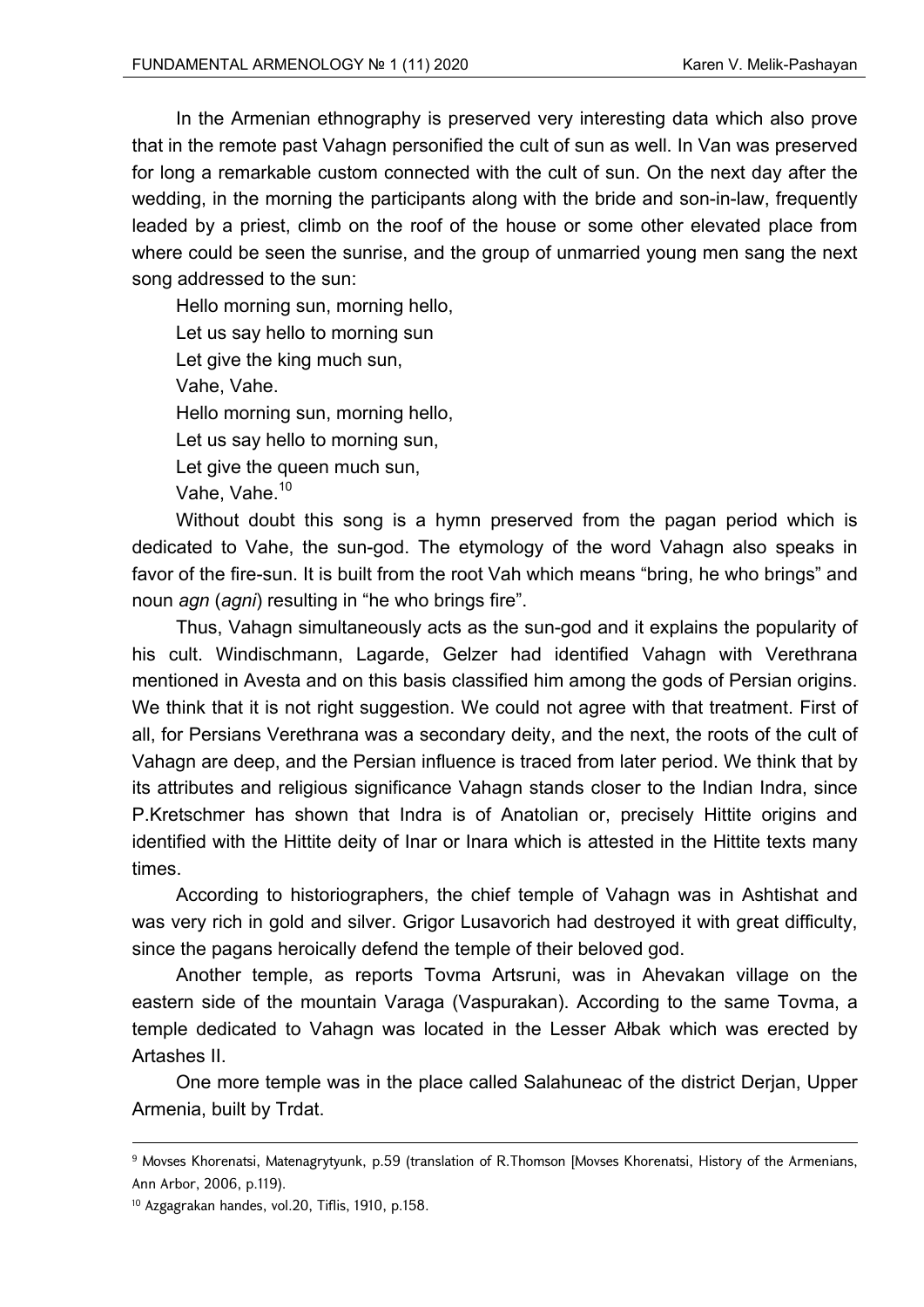According to Movses Khorenatsi, Vahagn was a god also in Georgia where it was erected a statue of him and he was worshipped through numerous sacrifices. Khorenatsi remembers that a priestly family was dedicated to Vahagn – Vahunik, who were obliged to serve Vahagn. The festival of Vahagn took place in the  $7<sup>th</sup>$  day of the month Sahmi (October 15) and was celebrated with great luxury.

Among pagan Armenians the days of the months bear different names and were dedicated to one or another god, thus, the  $27<sup>th</sup>$  day was dedicated to Vahagn and bear his name.

It is known that Vahagn was called dragonslayer; until recently this word was thought to consist of *vishap* and *qaghel* which mean *vishap qaghel*, exterminate a dragon. B.Arakelyan explains the word *vishapaqagh* as *vishap* and *qagh*, where *qagh* means male goat, *nokhazn*. So, here we got dragon-goat.<sup>11</sup> This new explanation helps to trace the evolution of the cult of Vahagn from totemistic character to the deity. Let us remember that the gods had originated from totems who primarily were depicted zoomorphous, and later, as a result of the development of productive forces religious sphere was transformed. The deities had lost their zoomorphism and become anthropomorphic. But, as a hangover they still preserve their previous images; Ishtar was depicted with the head of a cow, Marduk as lizard, Indra – bull etc. So it is not impossible that Vahagn used to have an appearance of half-dragon half-goat.

Despite the fact that Nar and Mittanian Ishtar were not form part of the Armenian pantheon, but, since those tribal groups whose deities were Nar and Ishtar had an important role in the process of the formation of Armenian ethnos, and from the other side, the evolution of the cult of Anahit should not be understood without aforementioned goddesses, let us briefly discuss their cults.

Nar, the goddess of water and fertility, had an important role in the religions of Mesopotamia and Asia Minor. Gr.Kapancyan has established the existence of her cult among Armenians.<sup>12</sup> Nar was expressed as a relic in the worship of Nurin, about her exist numerous songs, one of which we refer below:

She wears a red belt, She wears a *shila* shirt, *Ajba* gorgeous lady has come, Nuri, Nuri has come, Let us bring an egg and put into her hands, Let us bring oil and put on her navel, Let us bring water and pour on her head, Let us open the door of the heaven.

This song is simply an address to the goddess Nar expecting from her a rain, for which she was pleased, given some gifts. It is well known that in the antiquity the statues of goddesses (Nar, Anahit) were brought out of the temples and water was

<sup>11</sup> B.Arakelyan, Notes on Vahagn Vishapaqagh, Bulletin of Humanitarian Sciences , 1951/2, p.75.

<sup>&</sup>lt;sup>12</sup> Gr.Kapancyan, Hittite gods among Armenians, Yerevan, 1940.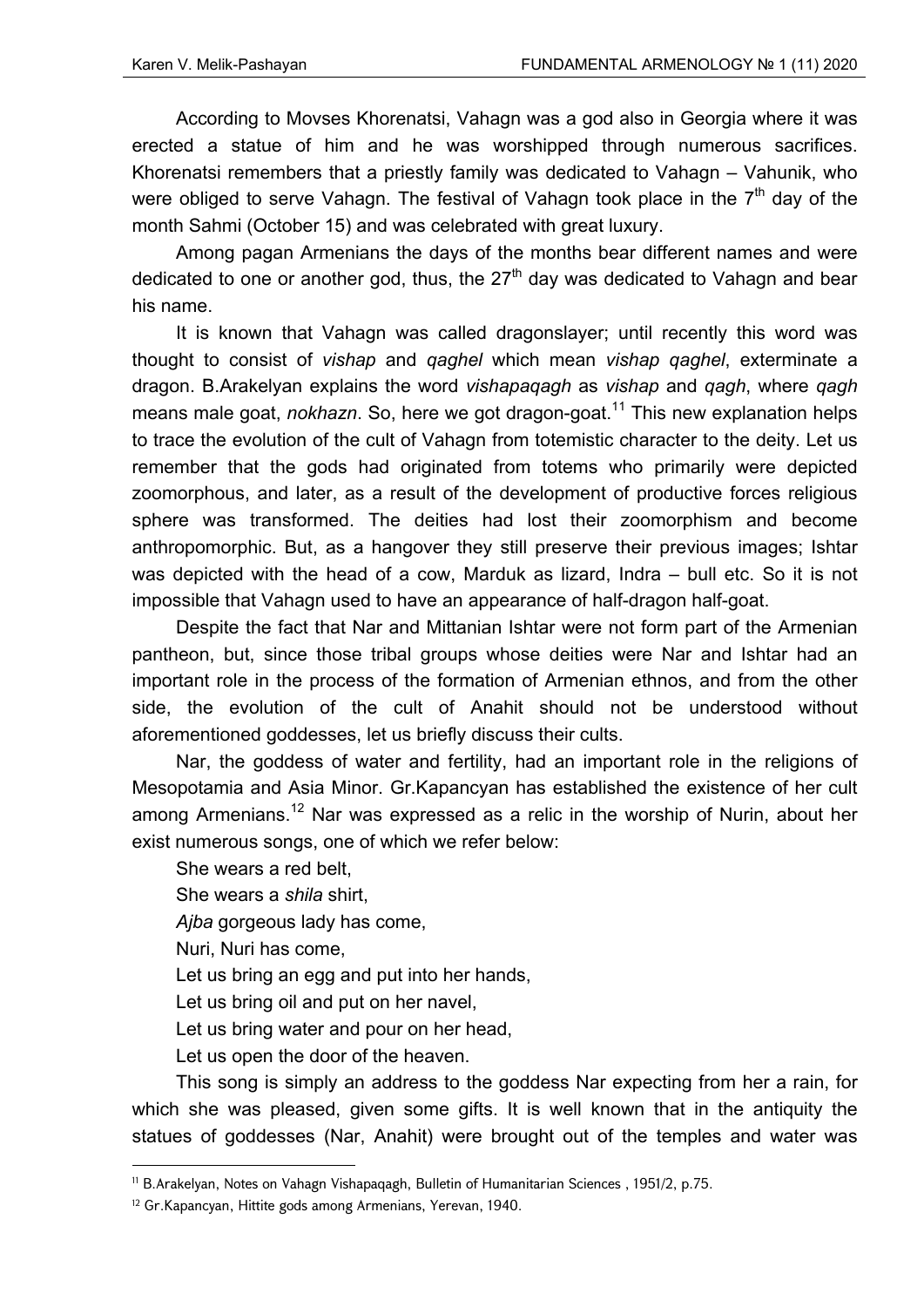poured on them from every side and were performed sacrifices. The same was done in regard to Nuri (Nar) also in the XIX-XX centuries.

As it was mentioned by Gr.Kapancyan, the existence of Nar among Armenians is proved both linguistically and by ethnographic materials. Tsovinar simply represents the word Nar and its association with the sea (water), *voskinar*, as well as its variants *naroy, naroy, naroy*, leave no doubt that these are the relics of the cult of Nar.

In his study "Some traces of the agricultural cult among Armenians" V.Bdoyan has shown that the goddess Nar is the further development of the totemistic frog which corresponds to the matriarchal social structure in Armenia.<sup>13</sup>

The Egyptian and Hittite inscriptions show that before the Urartians a part of the Armenian Highland was settled by the Mittanians who in the XVI-XV centuries BC had created a mighty kingdom whose borders were extending from Cappadocia to Nineveh. The Mittanian state had political and economic contacts with neighboring countries and especially with Egypt. Were preserved the letters of the Mittanian king Tushratta addressed to Egyptian pharaohs. In the Mittanian religion an important role played the cult of the Mother-goddess expressed through Ishtar. From the letters of Tushratta addressed to the pharaoh Amenophis III becomes clear that Ishtar was the chief god of Mittanians. Amenophis III who was married to Giluhepa daughter of Tushratta, after her death desired to marry his daughter Taduhepa. After a durative correspondence Tushratta agreed and sent Taduhepa to Egypt. But soon after Amenophis became ill and asks Tushratta to send the goddess Ishtar in order to cure him. Tushratta immediately sent Ishtar to Egypt and wrote: "Let Ishtar, the lord of the heaven, help my brother and me one hundred thousand years and grant us both great joy. Let us live in good accordance, Ishtar is my goddess, but for my brother she is not his goddess".<sup>14</sup>

From the last words it becomes clear that Ishtar was the goddess of Mittanians and Tushratta warns the pharaoh to send Ishtar back. Tushratta's letter which we did not refer completely, shows that Ishtar traveled to Egypt not the first time.

In the Mittanian treaties, oaths, curses Ishtar has an important role and is mentioned commonly, and this shows exceptional popularity of her cult. Unfortunately, the scarcity of written and epigraphic information does not give us possibility to represent in full the cult of Ishtar. But one thing is clear, the Subarian-Mittanian component of the Armenian ethnos was not neglected in the Armenian ideological grounds.

In the Armenian pagan pantheon had an important role Astłik, the goddess of love. In the Babylonian pantheon Ishtar has dual character; she is simultaneously the goddess of love and fertility. Probably, initially in our pantheon the situation was similar and Anahit combined the functions of love and fertility, but later her cult was splitted and the function of love had passed to Astłik.

<sup>&</sup>lt;sup>13</sup> Studies of the State Historical Museum of Armenia, vol.3, Yerevan, 1950, p.68.

<sup>&</sup>lt;sup>14</sup> A.Khachatryan, Critical history of Armenia of cuneiform period, Yerevan, 1933, p.338.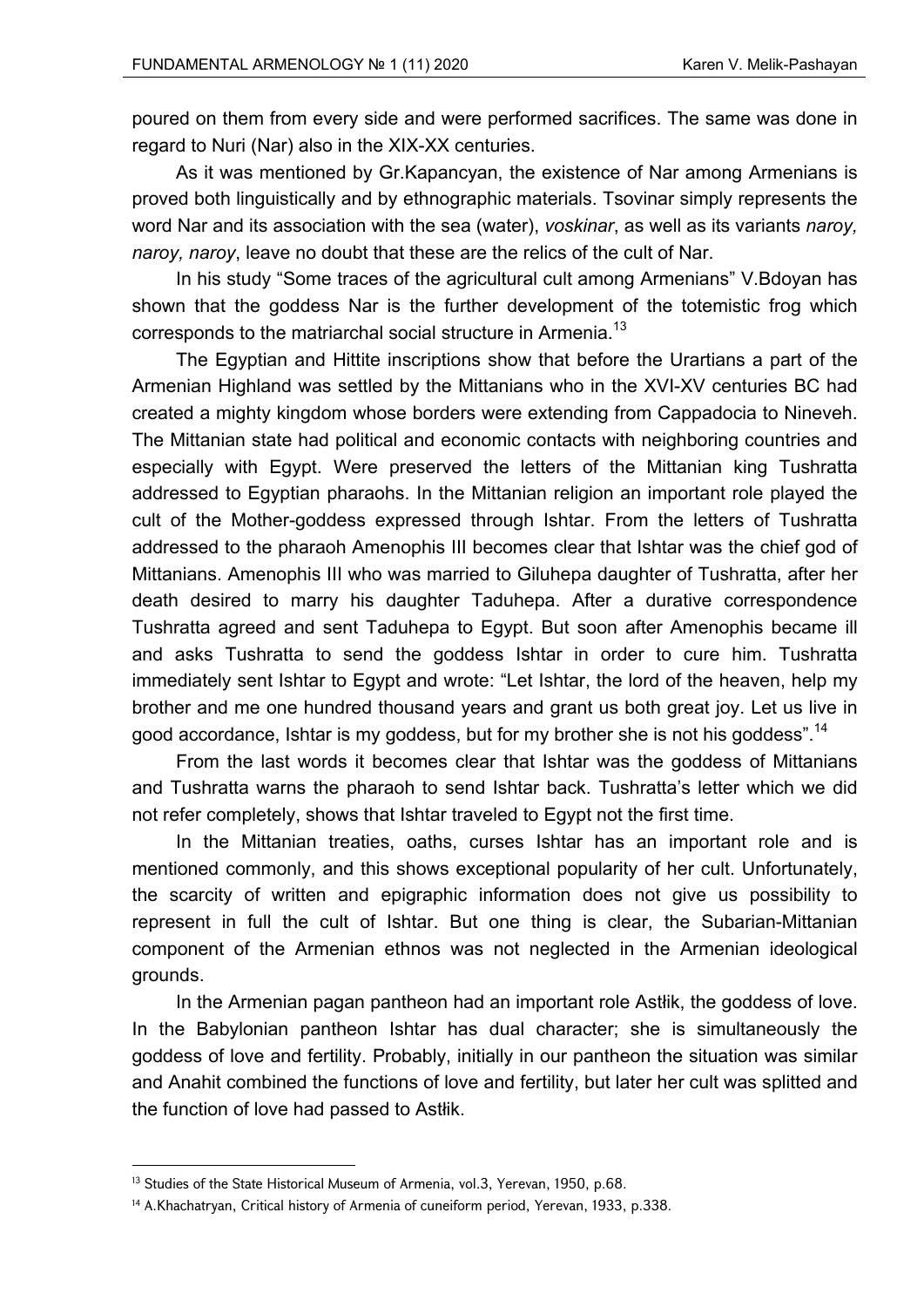H.Acaryan regards the name Astłik as translation of Syriac "Kaukabta" which means Astłik, i.e. Arusyak.<sup>15</sup>

According to the information given by Agatangełos, the chief temple of Astłik was in Ashtishat: "The third was the temple named for the goddess Astłik, called the spouse of Vahagn, who is in Greek Aphrodite".<sup>16</sup> Khorenatsi also has a similar mention; the statue of Aphrodite, beloved of Heracles was ordered to erect near the statue of Heracles, in the district of Hashteank.

The cult of Astłik was widespread in Taron and for this reason, as wrote G.Srvandztyants, there was not a single mound or high mountain in Taron which was not dedicated to Astłik; thus, a part of the mountain Varaga, as well as a segment of the Taurus massive near S.Hovhan bears the name of Astłik.

In the same Taron an interesting legend was preserved which tells that "The Euphrates river makes a roaring noise (*grgral* in Armenian – transl.) when it enters the Mush plain, passing through the narrow gorge and hitting the stones; and that place is called Gur gurai where Astłik's bath was located. And since Astłik usually took bathe by nights, passionate young men make а big fire on the Daghonats mountain and under its light observe the marvellous beauty of Astłik, so she makes to cover the whole place with fog, that is the whole Mush plain in Summer and Winter, until the foothills of the mountains, in order to prevent watching from the mountains; and maybe it is possible that exactly after this heavy fog (*mshush* in Armenian – transl.) that land was named as Mush. The people sang the next song: "Mountains of Mush are *mush*, its soil and water are sweet (*anush* in Armenian – transl.)".17

Tovma Artsruni tells that Artashes had built a temple of Astłik in Artashat: "And in the small hollow-like valley divided into three parts which begins from three mounds, by means of a trench he built a high tower and erected an image of Astłik, and a treasury in its neighborhood in order to protect it".<sup>18</sup>

In the "History of Taron" by Hovhan Mamikonyan it is mentioned that in Taron there is a place called Astghnaberd,<sup>19</sup> near the district of Hashteank – Astghaberd. G.Srvandzteanc in his "Toros Aghbar" remembers that one of the mountains in the region of Sebastea bears the name Ast $t$ ik<sup>20</sup>, in the same region was a river which also was called Astlik, there was Astghablur in Artsakh.<sup>21</sup>

The other temple of Astłik, as we have mentioned above, was located on the mountain Pałato of Andzevaci district of Vaspurakan, next to the temple of Aramazd.

Indeed, the great number of the temples of Astłik speaks in favor of the popularity of her cult. The temple of Nane, another daughter of Aramazd was in the settlement Til

<sup>&</sup>lt;sup>15</sup> H.Acaryan, Dictionary of Armenian personal names, vol.1, Yerevan, 1942, p.232.

<sup>16</sup> Agathangełos, p.603 (R.Thomson, Agathangelos, p.349).

<sup>17</sup> G.Srvandztyants, Groc-broc, Constantinople, 1874, p.97-98.

<sup>&</sup>lt;sup>18</sup> History of the House of Artsruni of Tovma Artsruni, Tiflis, 1917, p.98.

<sup>19</sup> Hovhan Mamikonyan, History of Taron, Yerevan, 1941, p.180.

<sup>20</sup> G.Srvandztyants, Toros Aghbar, part 1, Constantinople, 1879, p.167.

<sup>21</sup> S.Eprikyan, Natural dictionary, Venice, 1903, p.249.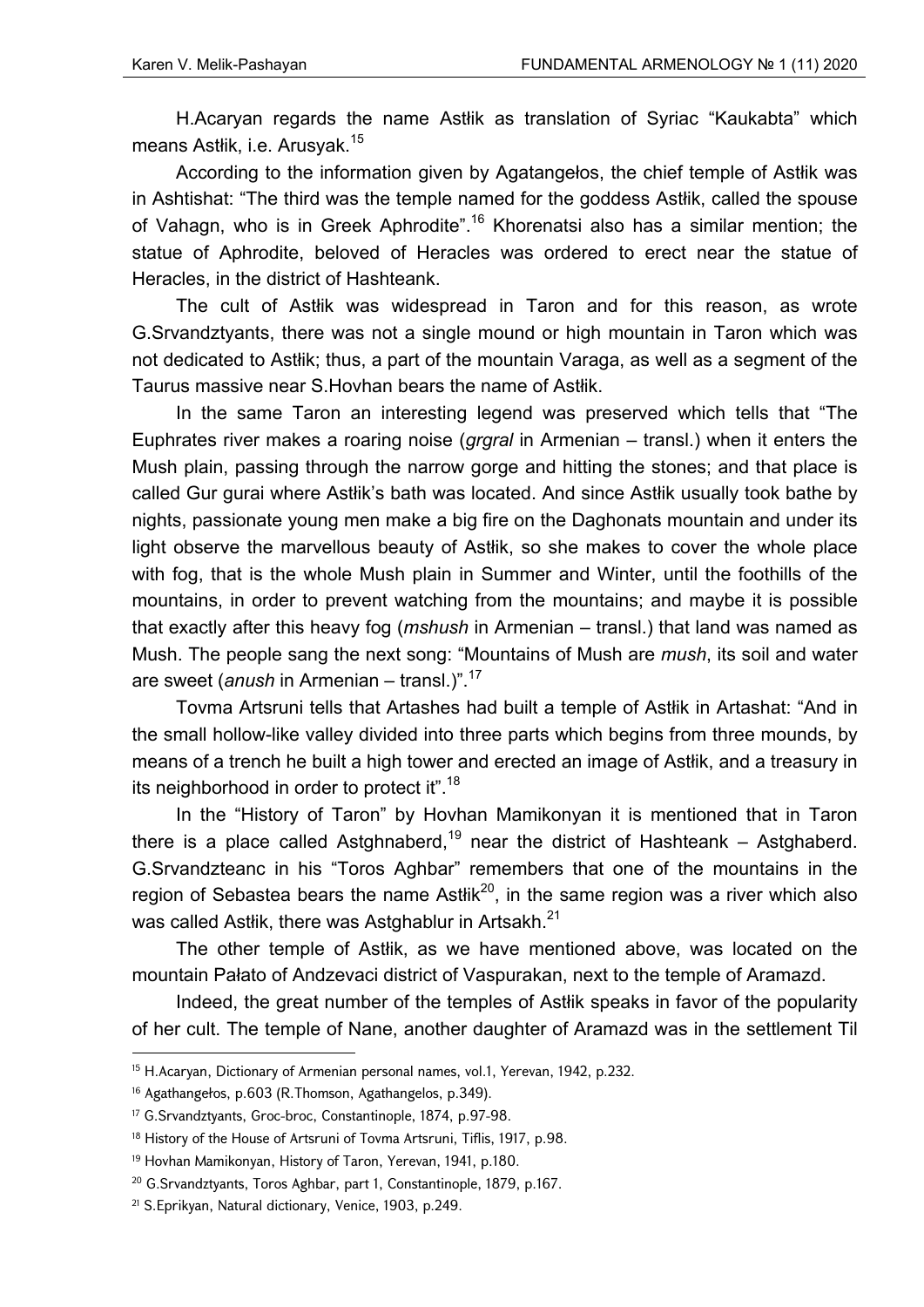of Daranałi district of Upper Armenia. Nane was the goddess of wisdom and knowledge. Due to the scarcity of information, her cult is not defined yet. Two opinions circulate among the scholars concerning Nane; P. de Lagarde derives the name of Nane from Sanscrit Nana, and according to Emin, Nane is one of the names of Ishtar and she was worshipped in Assyria under the name of Nana.

We think that Nane was a local goddess and had played an important role among the Armenian tribes.

In order to prove our suggestion it is enough to recall the circumstance that Nane had an essential impact on the epos "Daredevils of Sassoon". In the epos, as it was mentioned by H.A.Orbeli, Nane appears as an old woman.<sup>22</sup> In the person of Nane of Sassoon, as it was correctly noticed by V.Bdoyan, was personified the tutelary god of harvesting. "In the functions of the old woman we see a remote echo also on the account of war. Actually, the idea of the defence of the motherland Davit takes from the old woman. Femininity, without doubt, does not matter, since in the matriarchal society women were also warriors".<sup>23</sup>

Among the Persians Nane figures as a goddess of victory. The cult of Nane held an important place among Georgians, about which is written a voluminous study by V.Bardavelidze (forthcoming).

Mihr, the son of Aramazd was the god of the sun and fire.

Mihr has left numerous traces in our personal names and toponyms. Thus, Mihrshapuh, Mihrdat, Mihran, Mehruzhan, Mehendak; toponyms – the monastery of Ners Mihr, the town of Mihravan in Albania, in Syunik St.Orbelyan mentions the village of Mehogats (means the throne of Mihr) etc.

The temple dedicated to Mihr was located in the place named Bagaric, Derjan district of Upper Armenia. According to Strabo,  $24$  Armenians pay 20.000 horses to Persia annually on the occasion of Mithraic festivals. In the Armenian pantheon Mihr took the place of Vahagn, leaving the latter the function of the war-god; this could explain the popularity of the cult of Mihr.

A question arises, who was the spouse of Aramazd. According to some references, Anahit was regarded as the spouse of Aramazd.<sup>25</sup> Many scholars find it impossible saying that Anahit was only the daughter of Aramazd. To my mind, it should not be excluded that Anahit was both the daughter and spouse of Aramazd. Similar phenomena we observe among other peoples; thus, Hera was the sister and wife of Zeus, Osiris – the son and wife of Isis at the same time,  $26$  Ramesses I had been

<sup>&</sup>lt;sup>22</sup> H.A.Orbeli, The Epos of Davit of Sassoon, Soviet Armenian literature, 1939/8-9, p.18-19.

<sup>&</sup>lt;sup>23</sup> V.Bdoyan, Some traces of agricultural cults among Armenians, Studies of the Armenian State Historical Museum, vol.3, Yerevan, 1950, p.33.

<sup>&</sup>lt;sup>24</sup> Strabo, About Armenians and Armenia (selected and translated by Hr.Acaryan), Yerevan, 1940, p.61.

<sup>&</sup>lt;sup>25</sup> Haysmavurq, Constantinople, 1706, p. 38, "Small chronicles, XIII-XVIII centuries", vol.2, (compiled by V.A.Hakobyan), Yerevan, 1956, p.317, 359 etc.

<sup>&</sup>lt;sup>26</sup> Mackenzie D.A., Egyptian Myth and Legend, p.367.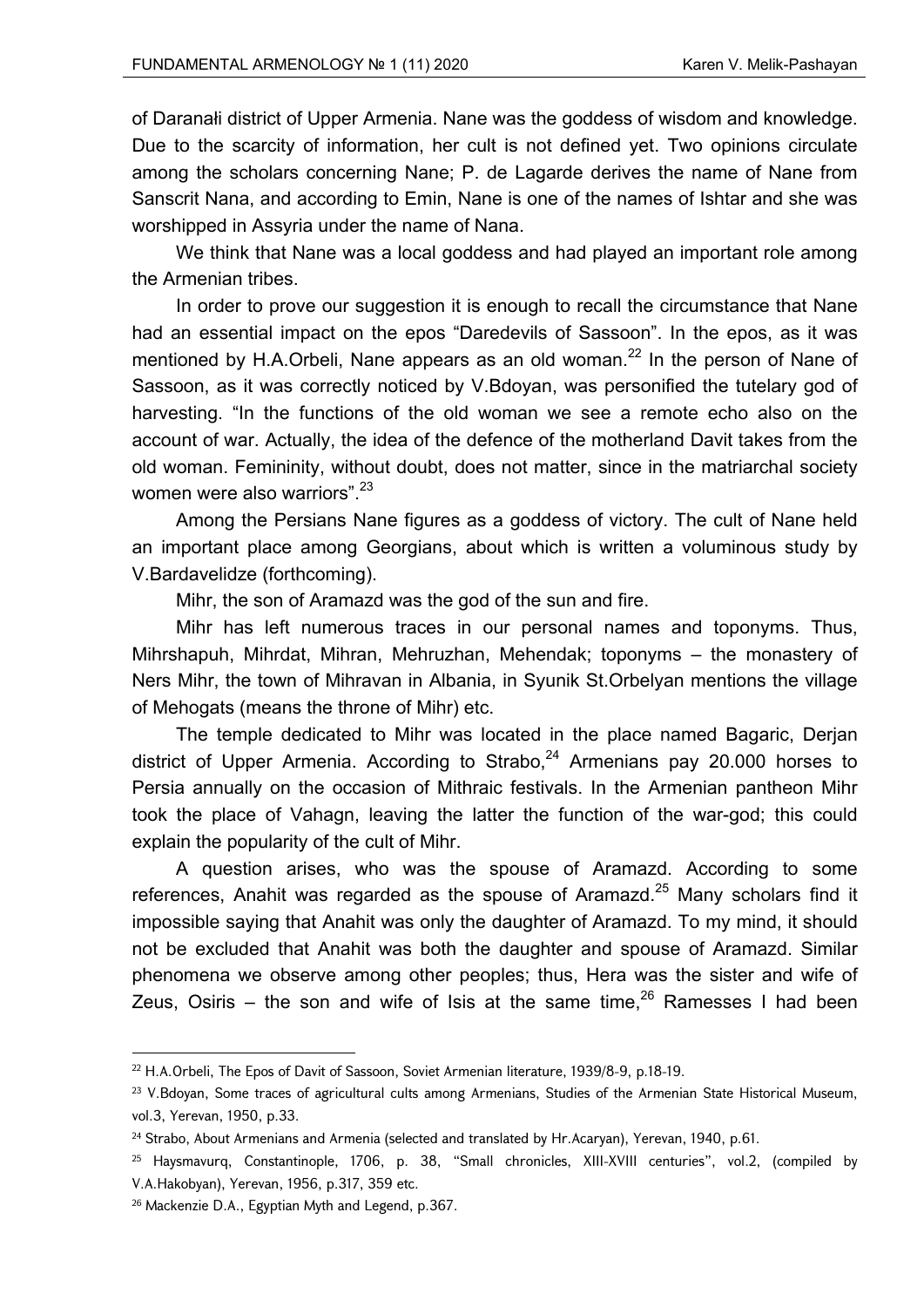married to her four daughters, one of which held the position of the first wife,<sup>27</sup> Vormizd (Iranian Ormazd – transl.) was engaged in marital affairs with his mother and sister,  $28$ Erato was the sister and wife of Tigranes II; such examples are numerous.

In his book "Armenian pagan religion" K.Kostanyan had tried to solve this problem and expressed an idea that the goddess Spandaramet was the wife of Aramazd, but the data brought by him is not convincing. The study of a scarce information about Spandaramet show that she acted as a goddess of netherworld. In the prophecy of Ezechiel is written: «Let sandaramet torture your body».<sup>29</sup>

That she was the goddess of the netherworld is proved by the information of Agathangełos: "And he descended and came down near to the ground of the earth in the middle of the city. And he struck the wide expanse of the solid ground, and great and immeasurable rumblings sounded in the depths of hell". $30$ 

One of the popular curses used in Van is said the next: «Let sandaramet eat away at your body»; $31$  this is a remote memory about Spandaramet who was the goddess of the netherworld. Let us mention that Spandaramet exactly means "hell".

Almost all organized pagan pantheons had a deity of scholarship and writing which different peoples name by different names; Tot by Egyptians, Nebos by Assyrians, Apollo and Hermes by Greeks, Mercurius by Latins etc. Armenian pagan pantheon has Tir. He was regarded as the scribe of Aramazd, the mentor of writing, rhetorics. Pagan Armenians ascribe him ability of interpreter of dreams. The temple of Tir was near Artashat. As Agathangełos mentions, Trdat first destroyed the temple of Anahit in Artashat: "On the road he first came across the shrine of the god Tir, the interpreter of dreams, the scribe of pagan learning, who was called the secretary of Ormizd, a temple of learned instruction. (Here) first they set to work, and destroyed, burnt, ruined and razed it".<sup>32</sup>

From the name Tir were built personal names Tribaz, Trdat, Tiran, Tiroc, Tiratur, Tirit, and place names Tirinkatar, Tirarej, to Tir was dedicated the month of Tre and the  $13<sup>th</sup>$  day of the month.

Let us discuss Ara the Handsome. Many scholars had studied his person. Among recent studies are worth to mention the "Worldview of ancient Armenians" by N.Adontz, $33$  "Ara the Handsome" by Matikyan, $34$  and the third, more important one -

<sup>&</sup>lt;sup>27</sup> M.E.Matie, Traces of Matriarchate in ancient Egypt, in «Problems of ancient history» (collection of papers dedicated to the 50<sup>th</sup> anniversary of the book of Fr.Engels "The emergence of family, personal property and state"), Moscow -Leningrad, 1936, p.373.

<sup>28</sup> Ethnographic journal, vol.26, Tiflis, 1917, p.144.

<sup>&</sup>lt;sup>29</sup> Prophesy of Ezechiel, 31, p.16.

<sup>30</sup> Agathangełos, p.384 (R.Thomson, History of the Armenians, p.277).

<sup>&</sup>lt;sup>31</sup> Ethnographic collection of papers dedicated to Emin, vol.6, Moscow – Vagharshapat, 1906, p.310.

<sup>32</sup> Agathangełos, p.404 (R.Thomson, History of the Armenians, p.317).

<sup>33</sup> Hayrenik, Boston, 1926, October-November, 1927, January.

<sup>34</sup> Vienna, 1930.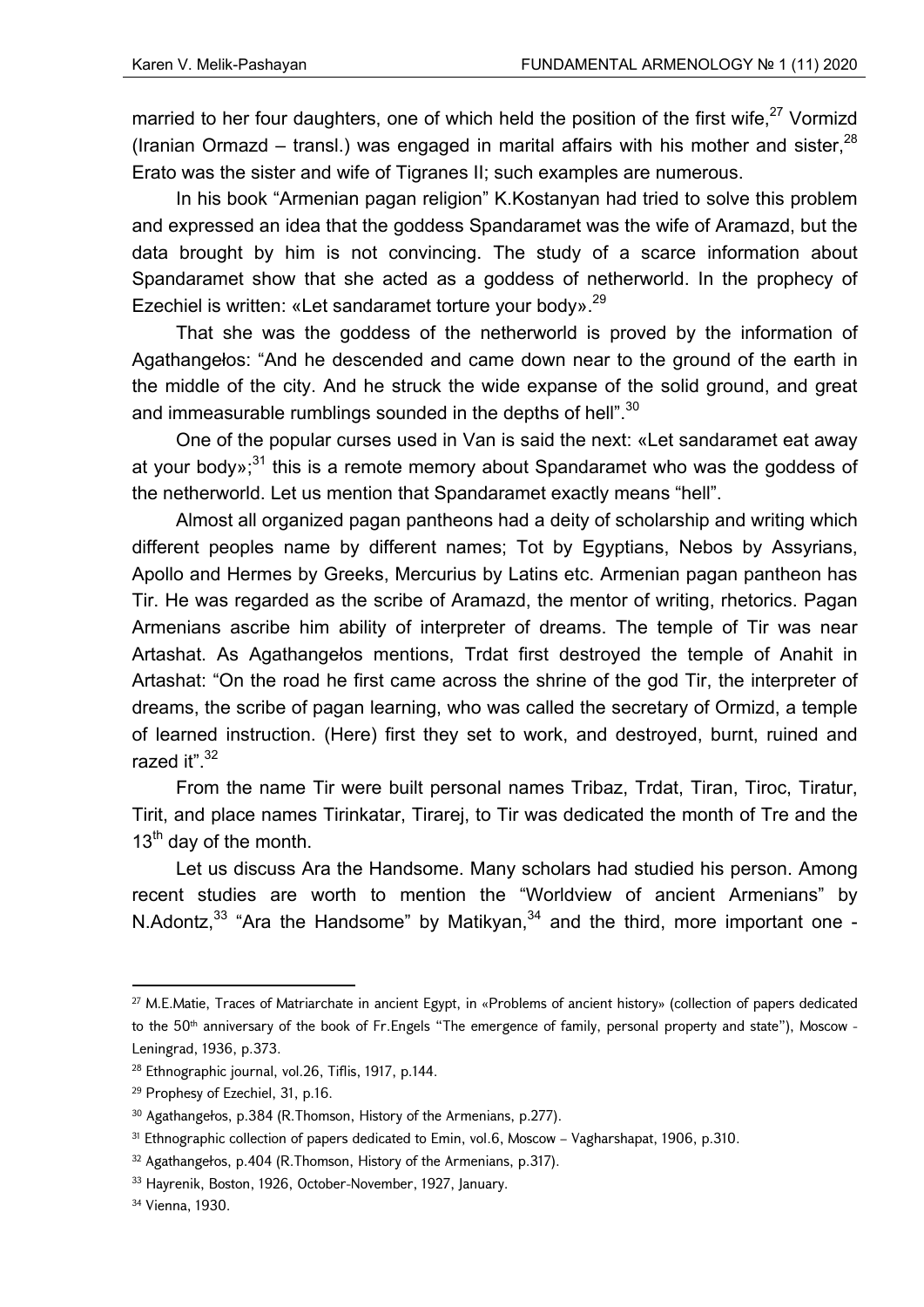"The cult of Ara the Handsome" b Gr.Kapancyan. $35$  where the highly skillful scholar solves in detail and comprehensively the problems connected with Ara the Handsome, whereby the cult is studied under the light of historical development given its evolution.

Gr.Kapancyan established that it is a reflection of the ancient Near Eastern dying and resurrecting deity which has cultic similarities with Mesopotamia.

During the period of developed agriculture the idea of the dying - resurrecting deity had an important place which in the Armenian reality also was reflected in the face of Ara.

Gr.Kapancyan wrote: "Ara is not the deity which personifies the awakening of spring, plants and forces, but also of productivity, fertility or harvest".  $36$ 

What place in the pantheon was secured for Barshamin remains unknown yet. From the scarce information kept in the sources it becomes clear that his cult had entered Armenia from Mesopotamia. In this regard Khorenatsi writes: "He himself went down to Mesopotamia, and finding there the statue of Barshamin, he embellished it with ivory, crystal, and silver. He ordered that it should be brought and set up in the town of Tordan".<sup>37</sup>

The next historian who had kept an information about Barshamin is Anania Shirakatsi, who in the chapter "Milky way" of his study "Cosmology and calendar" also mentions the Assyrian origins of Barshamin: "Again some people among Armenian forefathers says that in severe winter Vahagn, the forefather of Armenians, had stolen the straw of Barshamin, the forefather of Assyrians, so we learned to call it by tradition as milky way".<sup>38</sup> The next information comes from Agathangelos telling how Grigor Lusavorich had destroyed the statue of snow-white Barshamin at the village of Tordan of Daranałi district. But what was the essence of Barshamin's cult, what ideas does it contain, today remains unknown.

Strabo gives a remarkable information according to which Anahit was worshipped together with two gods – Oman and Anadat.<sup>39</sup> In the Armenian mythology exist two more deities of secondary importance – Amanor and Vanatur, about whom different scholars had expressed contradictory views. Thus, M.Emin regarded Amanor and Vanatur as a single deity, but Gh.Alishan found out that they were separate gods. H.Gelzer regarded as a god only Vanatur, and S.Paronyan takes both as a subordinates<sup>40</sup> of Aramazd.

To our sense, Vanatur and Amanor correspond to Oman and Anadat of Strabo, and are satellites of Anahit. To Oman corresponds Amanor and to Anadat – Vanatur (in Persian *dat* means "to give; gift"), where initial *v* could have been dropped and *dat* was

<sup>35</sup> G.Kapancyan, The cult of Ara the Handsome, Yerevan, 1945.

<sup>36</sup> Idem, p.156.

<sup>37</sup> Khorenatsi, Matenagrutyunq, p.89.

<sup>38</sup> Anania Shirakatsi, Cosmology and calendar, Yerevan, 1940, p.37.

<sup>39</sup> Strabo, p.39.

<sup>40</sup> The author uses the unusual word *storadryal* "subordinate" for both deities without defining its sense. Probably, he means satellite, a word used in the next sentence (transl.).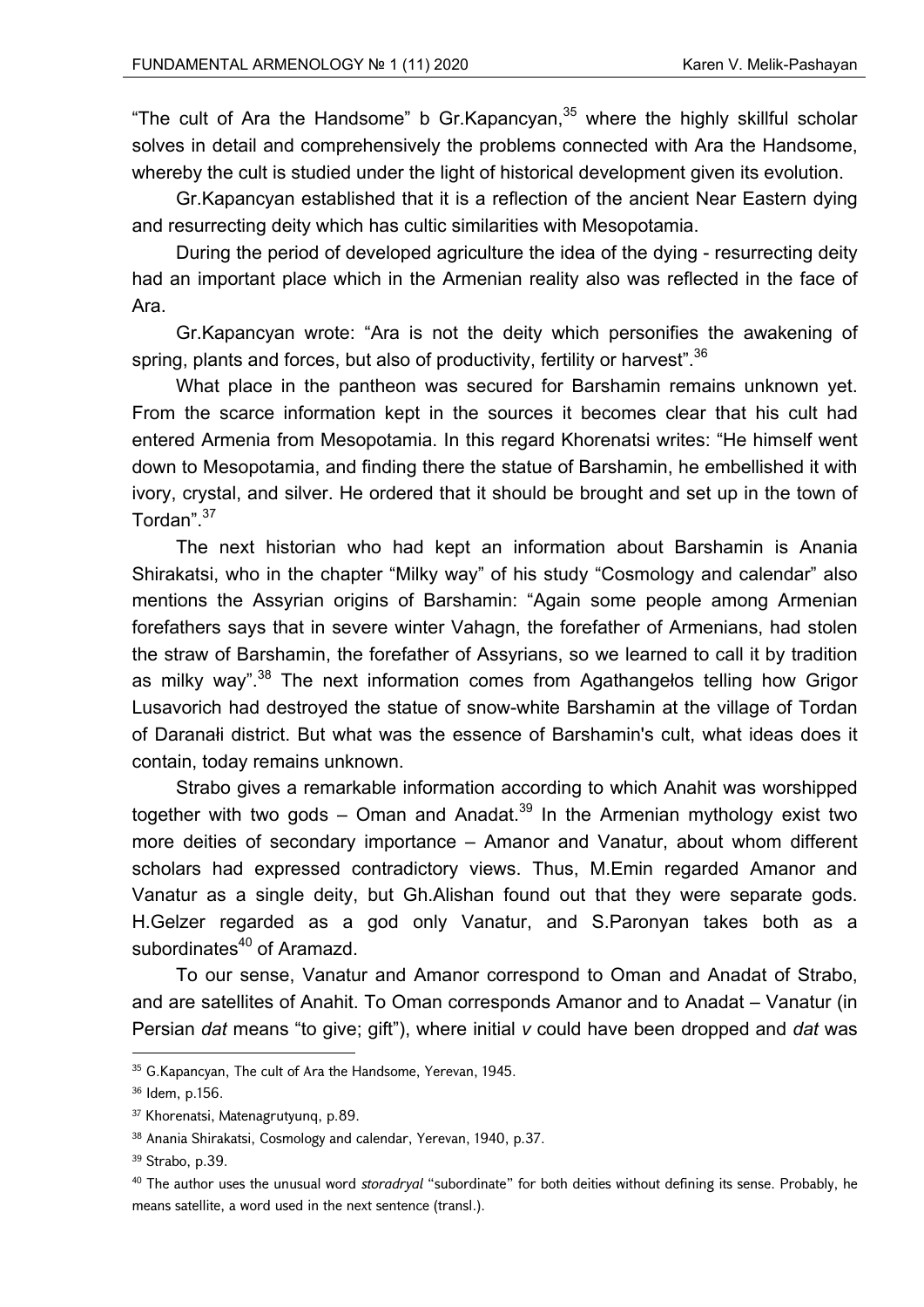translated as *tur* (Armenian translation of *dat* – transl.). It should be remembered that the festival dedicated to Vanatur and Amanor was held in Navasard, almost together with that of Anahit, and this also proves that they were satellites of Anahit.

Anahit had an exceptional role in the Armenian pagan pantheon; it is seen from the words of Trdat addressed to Grigor: "... unless you agree to offer worship to the gods, and especially to this great lady Anahit. She is the glory of our race and our savior; her all kings honor, especially the king of the Greeks. She is mother of all virtues, benefactor of all human nature, and the offspring of the great and noble Aramazd".<sup>41</sup> These words ar very important for the definition of Anahit. Thus, the wording "especially to this great lady Anahit" show that Anahit had a special role in the Armenian pagan pantheon, her cult was spread everywhere, she "She is the glory of our race and our savior", etc.

No less important are the next words of Trdat's edict which define the functions of our chief deities: "May there be greeting and prosperity by the help of the gods, abundant fertility from noble Aramazd, protection from Lady Anahit, valor from valiant Vahagn to you and all our land of Armenia ...".<sup>42</sup>

The above mentioned passage shows that the kings seek protection of Anahit.

According to the Armenian pagan thought, Anahit was the force "who gives life and fertility to our land of Armenia", to her are ascribed creative and productive attributes, hence she appears as the symbol of productivity, motherhood, and fertility. It is clear that a deity having such attributes could not have been emerged in the patriarchal period, so the roots of her cult should be looked in the remote past, in the social-economic background of matriarchate.

The cult of Anahit was widely spread over the whole East. The information proving this is attested in the New Testament and in Soperk. These references belong to the period when Christianity had begun its propaganda in the East. Christian preachers were trying to discredit pagan deities, and, first of all Anahit whose authority was very popular, and from their turn, supporters of paganism fiercely fought against the Christians, trying to excite people: ".. the temple of the great goddess Artemea is regarded as an empty place, and her greatness should be destroyed whom worship the whole Asia and the world".<sup>43</sup>

Almost identical important information is preserved also in Soperk. During the reign of Sanatruk the apostle Thaddeuss came to Armenia from Mesopotamia in order to disseminate Christianity. Thaddeus and his supporters were arrested. The devil came to the enjailed in the image of a human and spoke to them: "what did you lack that you have left the great goddess Anahit and Pisidov, the mother of the gods and deluded with that Jewish man who taught you new learning and deceived your mind, return into the fold, kiss the country of Anahit and I shall plead to all gods for your absolution".<sup>44</sup>

<sup>41</sup> Agathangełos, p.31 (R.Thomson, History of the Armenians, p.65).

<sup>42</sup> Agathangełos, p.73 (R.Thomson, History of the Armenians, p.139).

<sup>43</sup> New Testament, Constantinople, 1892, p. 163 (in Arm.).

<sup>44</sup> Sopherk Haykakanq, Venetik, 1853, vol.8, p.23.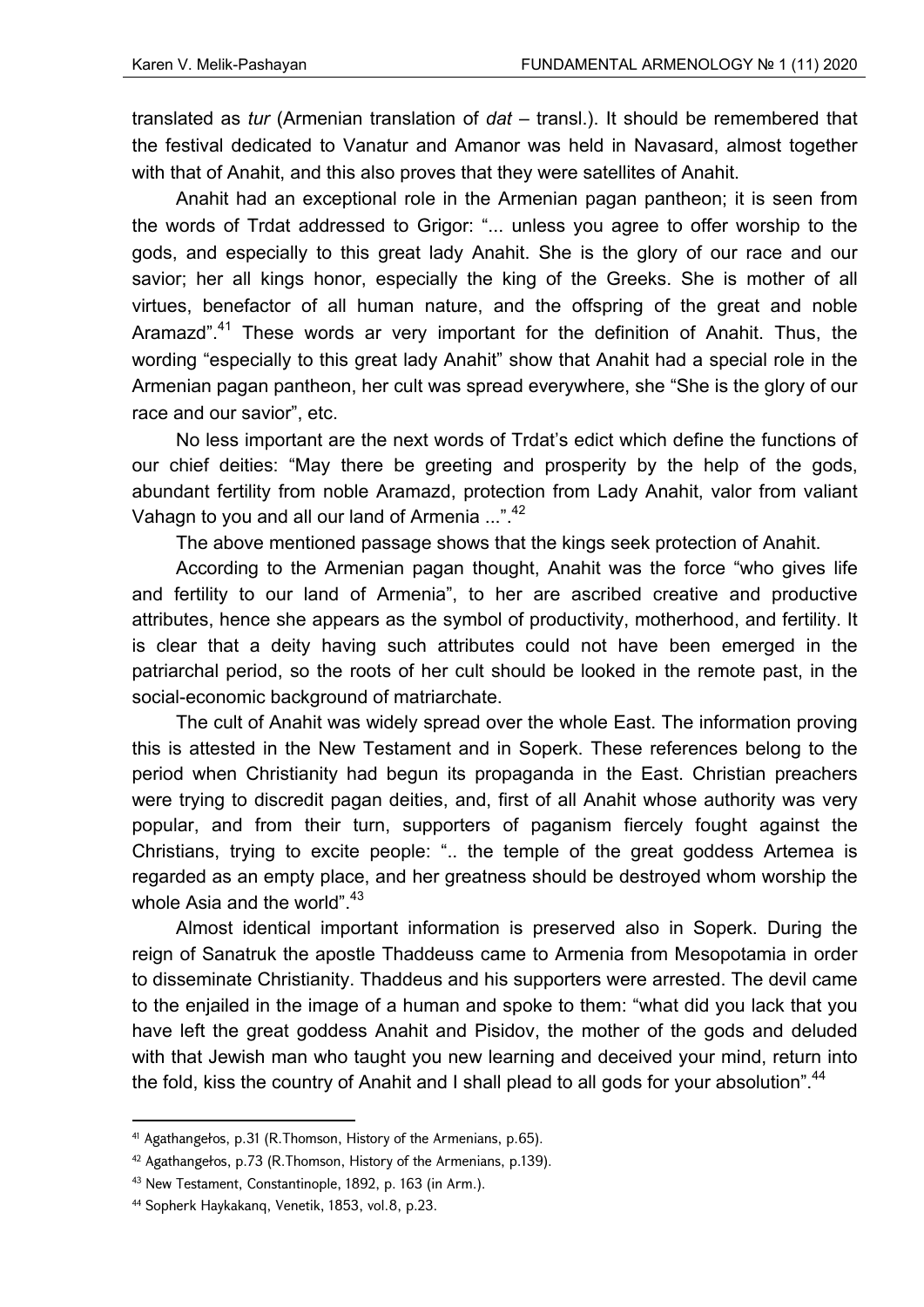The sited words show that the supporters of paganism were trying to use the authority of Anahit as a barrier against the victorious march of Christianity, since Anahit has a central position in the pantheon and she overshadows other deities.

## **PLACES OF CULT OF ANAHIT**

Above we have mentioned that the cult of Anahit was very popular in Armenia. Naturally, temples dedicated to her also should have been numerous, but due to scarcity of written, archaeological and ethnographic sources it is impossible to identify most of their locations.

The main temple of Anahit was located in the settlement of Eriza, district Ekełeac, Bardzr Hayk province, on the bank of the river Gayl. The cult of Anahit was so popular in this district that, according to Strabo, Pliny and Dio Cassius the entire district bears the name Anahtakan (i.e. belonging to Anahit – transl.).

Among the nakharar families who are named after their domains are mentioned those from Ekełeac. Thus, listing Armenian noblemen who visited the emperor Constantine in the city of Karin (Erzerum – transl.) Sebeos writes: "Spereans (of Sper – transl.), princes of Bagratuni, Manałeans and Daranałeans who were from the district of Ekełec".<sup>45</sup>

In the list of false Gahnamak which is included in the Life of St. Nerses, we also meet the term Ekełeank-Ekełakank.<sup>46</sup> These testimonials allow us to suggest that among ancient Armenians there used to exist a princely family descending from priests which bear the name Ekełeank and, probably, the district Anahtakan belonged to them.

After the elimination of pagan religion the district of Ekełeac was granted to the family of Lusavorich, and after the death of the male representatives, in 439 it had passed to Mamikonyans.

According to Gr. Kapancyan, Ekelik originated from the Sumerian word "eklum", 47 which means "field", and the geographical data prove this explanation. In reality, the district of Ekełeac comprises a field, and in this regard it is worth to refer to the next information given by Hakob Karnetsi: "He went and reached the land of Ekełeac, which is a field-shaped and wide; and it has numerous villages and settlements". $48$ 

The temple of Anahit at Eriza in the district of Ekełeac is the oldest one about which we have references by Pausanias and Procopius who tell that Iphigenia, the daugther of Agamemnon, has brought from Eriza the statue of Anahit accompanied by Orestes and Pylades.<sup>49</sup>

 45 Sebeos, Constantinople, 1851, p.217.

<sup>46 &</sup>quot;Sopherk", vol.VI, Venice, 1853, p.33.

<sup>47</sup> Kapancyan Gr., Hayasa – the craddle of Armenians, Yerevan, 1947, p.86.

<sup>48</sup> Hakob Karnetsi, Bulletin of Upper Armenia, Vagharshapat, 1903, p.11.

<sup>&</sup>lt;sup>49</sup> Procopius of Caeasarea, The History of wars of Romans with Persians, Vandals and Gots, St-Petersburg, 1862, p.85.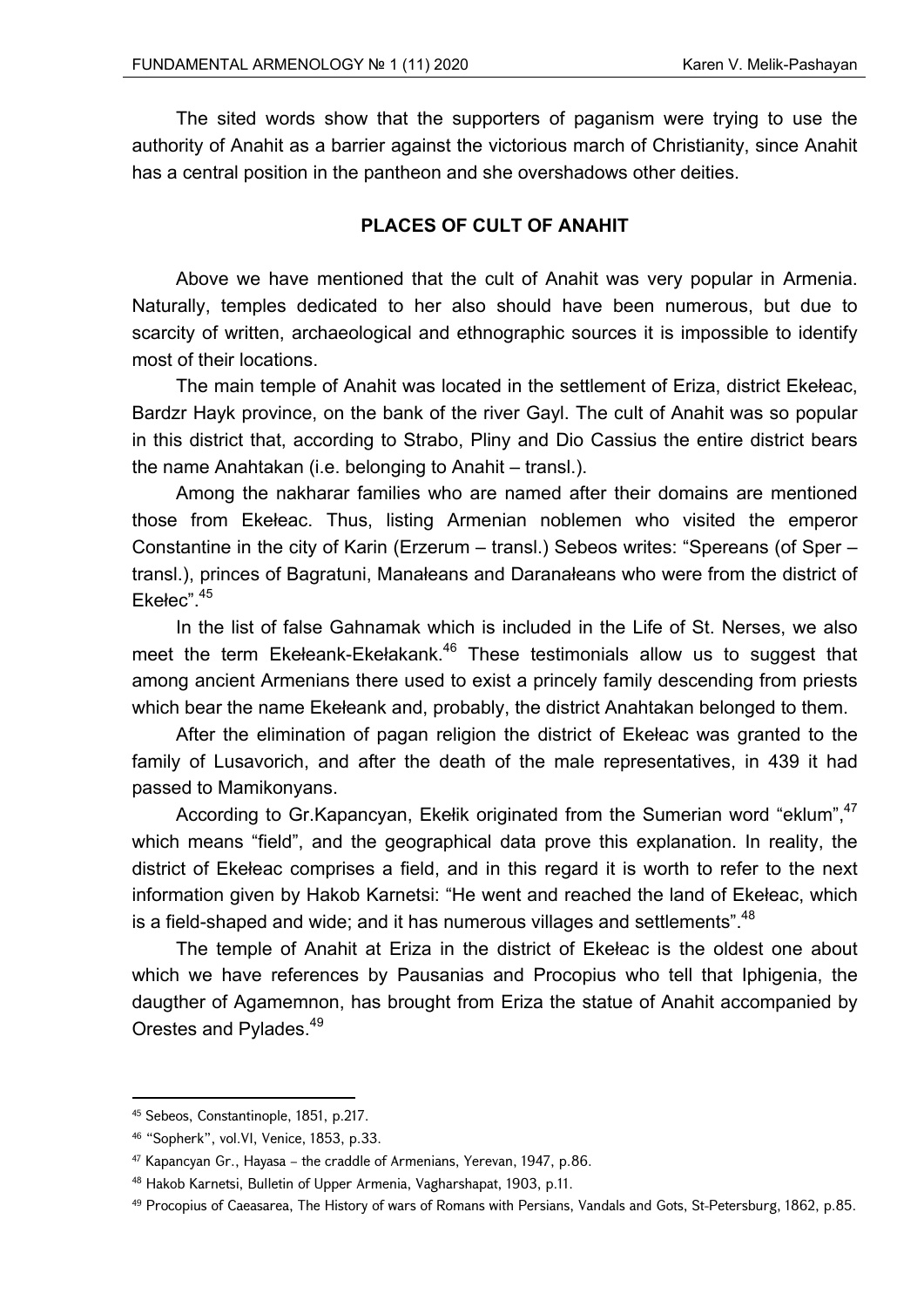The second big temple of Anahit was in the settlement of Ashtishat, district of Taron of the province of Turuberan, located at the plateau of the mountain Qarqe on the right bank of the Eastern Euphrates or Aratsani. During the reign of the kings Artashes and Vagharshak that settlement belonged to the family of Vahuni, Tigran II had confiscated it which became part of the royal domain, and later Trdat III donated it along with surrounding farmlands to Grigor Lusavorich (Illuminator – transl.). Since Sahak does not have male descendant, and his daughter had married to Hamazasp Mamikonyan, the domain had passed to Mamikonyans as a hereditary property. In Eriza, as well as Ashtishat were golden statues of Anahit.

Another temple of Anahit was in Armavir which was a distinguished pagan center, where were statues of sun and moon, a sacred forest where the priests perform different prophecies on the rustling of tree-leaves, here were located also the temples of Anahit and Apollo. Some scholars had doubted this information of Khorenatsi, but from the Greek inscriptions of Armavir it becomes clear that in Armavir actually existed a temple dedicated to Anahit. H. Manandyan regarded this temple as belonging to Artemis but we think that it was the temple of Anahit, and where was erected a statue of Artemis, under the Hellenistic influence and Artemis was identified with Anahit. Being the synthesis of Eastern and Western cultures the Hellenistic culture could not escape but influenced the Armenian pantheon, and actually with that influence should be explained the convergence of Greek and Armenian pagan religions and, as reports Movses Khorenatsi, in the temples alongside Armenian deities were identical Greek deities; thus, Zeus near Aramazd, Artemis near Anahit, etc. The same process we see in Armavir where next to the statue of Anahit stood the statue of Artemis. Thus, in Armavir a separate temple of Artemis was not erected.

The other big temple of Anahit was in Artashat and this fact finds proof due to the information given by Khorenatsi, Agathangełos and other authors. That temple was distinguished for its treasures: "First of all Trdat began to destroy the temple which was built in the city of Artast. And he took over gold, silver, precious stones and ritual vessels for the worship so much that is impossible to write down|.<sup>50</sup>

The next temple of Anahit was called the "Throne of Anahit" about which Pawstos writes the next: "There were two anchorite religious living-in-the-mountains. The name of one, who was a Syrian by race and who lived on the mountain Arewc, was Šałita. The name of the other was Epip'an. He was a Greek by race, and he lived on the great mountain called the Throne of Anahit ...".<sup>51</sup>

Among our researchers circulate contradictory opinions regarding the location of the "Throne of Anahit"; thus, some scholars (M.Emin, K.Kostanyan) think that the Throne of Anahit was located in Ashtishat of Taron, province of Turuberan. From that same reference it is clear that the Throne of Anahit and the mountain Arewc were near

<sup>&</sup>lt;sup>50</sup> N.Marr, The baptise of Armenians, Georgians, Abkhazians and Alans by the St. Grigor, Vagharshapat, 1913, p.51.

<sup>51</sup> Armenian History of Pawstos Buzand, Venice, 1889, p.224 (translation after The Epic Histories Attributed to Pawstos Buzand [transl. and commentary by Nina G.Garsoïan], Cambridge/Mass., 1989, p.205).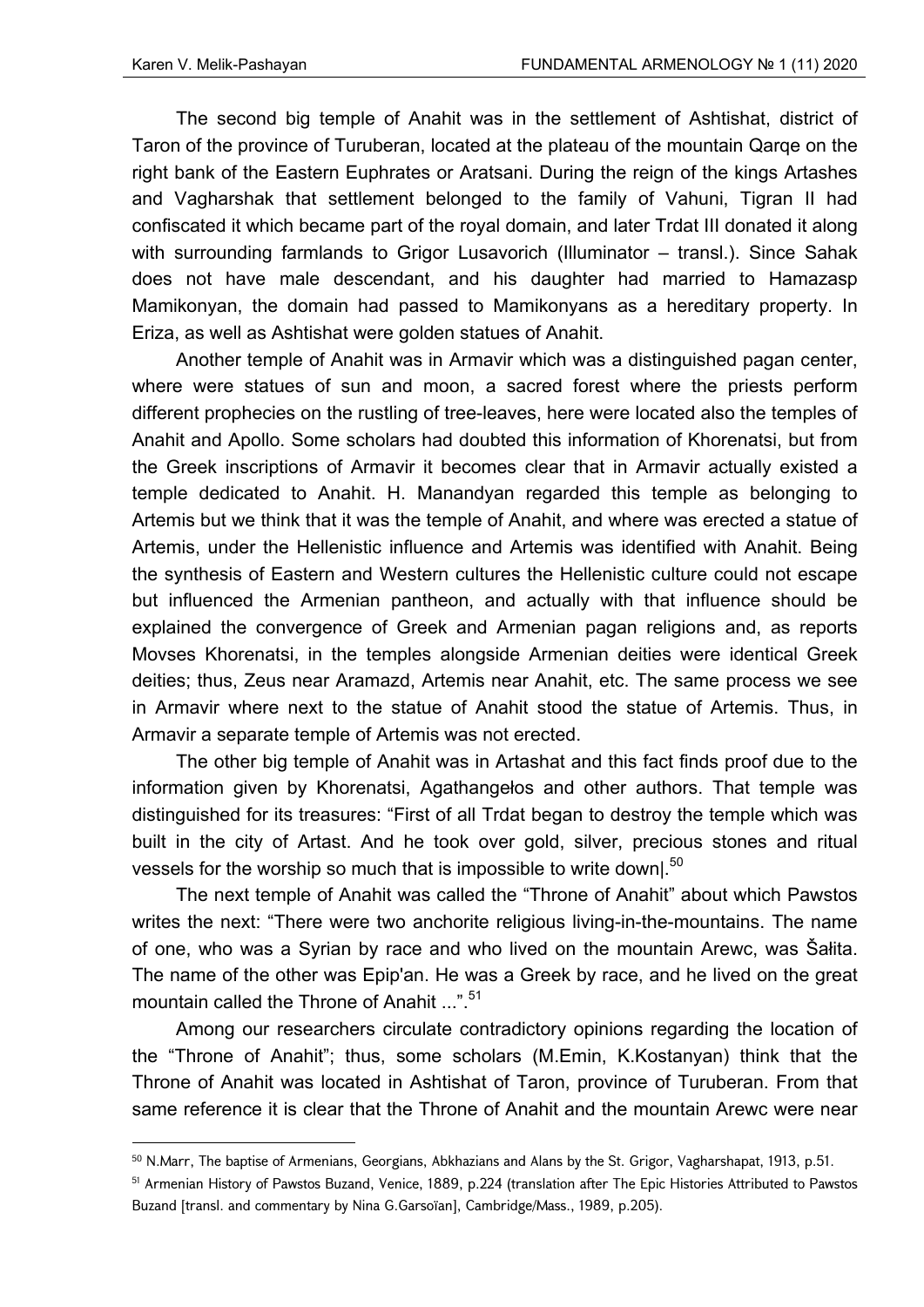each other, but our historians did not mention a mountain Arewc in Taron. Taron is far away and, as it is seen from the reference, Šałita and Epip'an had reached very quickly, so the Throne of Anahit could not have been far from the Ekełeac district. So, most probably, the Throne of Anahit was located in Bardzr Hayk, in the district Arewc where also was a mountain Arewc. N.Adontz places the district of Arewc to the north of Akn<sup>52</sup>. on the left bank of the Euphrates, in the westernmost part of the Mndzur mountains.

A big temple of Anahit was also in the city of Komana of the province Gamirk, Cappadocia, which was part of Armenia. The staff of this temple reached 6000 people. The temple possessed also with extensive lands.

Movses Khorenatsi is the only author who mentions the temple of Anahit in the place called Darbnac qar of the district Andzevaci, Vaspurakan province; he writes the next: "... and the local population call it Darbnac qar. Reaching that place the Saint apostle chased the smiths, henchmen of evil and destroyed idols of Anahit".<sup>53</sup>

The priests of the place Darbnac qar or Agravaqar were called *darbin* since they cause great noise while striking the anvils with their hammers and kept the cult of the mountain live among the people. After a violent and persistent struggle the followers of Christianity had succeeded to destroy that temple and erect there the monastery of Hogeac which was dedicated to Mariam the Godmother (Maria Magdalena – transl.). In Taron is mentioned the fortress of Tirinkatar or Tsirinkatar, in the Taurus mountains, in the place called Aregaknatsag, where also stood a temple of Anahit. According to N.Sargsyan, in the monastery of Arakeloc was kept a manuscript in Greek written by Grigor Lusavorich in which the latter tells about his deeds and travels. Later the manuscript was translated by Chartuanel Mamikonyan into Armenian. N.Sargsyan in his "Topography of Lesser and Greater Armenias" introduces its copy where the passage concerning Anahit tells: "This is true border of the monastery which before the great castle was called Tirinkatar, since it was a place of Anahit which we destroyed by the might of Christ …"54 After it the temple was conquered with great difficulty and Lusavorich donated the fortress Tirinkatar along with its town and neighborhood to the monastery of Arakeloc.

A temple dedicated to Anahit exists also in Bagaran, about which we have a reference by Movses Khorenatsi. After the construction of Artashat Artashes I "… erected in it a temple and tranferred to it from Bagaran the statue of Artemis ... | 55

Another temple of Anahit should be looked in the place called Anatadzor of the district Baghk-Qashunik, province of Syunik, of which informs us Stepannos Orbelyan.<sup>56</sup> Before us it was suggested by academician Gr.Kapancyan who wrote: "In Syunik, in the region of Qashuni was a village Anatadzor that originates from Anahta dzor, hence it

<sup>52</sup> Recently bears the name Eğin, now Kemalieh (transl.).

<sup>53</sup> Movses Khorenatsi, Matenagrutyunk, p.294.

<sup>54</sup> N.Sargisyan, The Topography of Lesser and Greater Armenias, Venice, 1864, p.235.

<sup>55</sup> Movses Khorenatsi, Matenagrutyunk, p.126.

<sup>&</sup>lt;sup>56</sup> History of the province of Sisakan by Stepannos Orbelyan, archbishop of Syunik, Tiflis, 1911, p.519.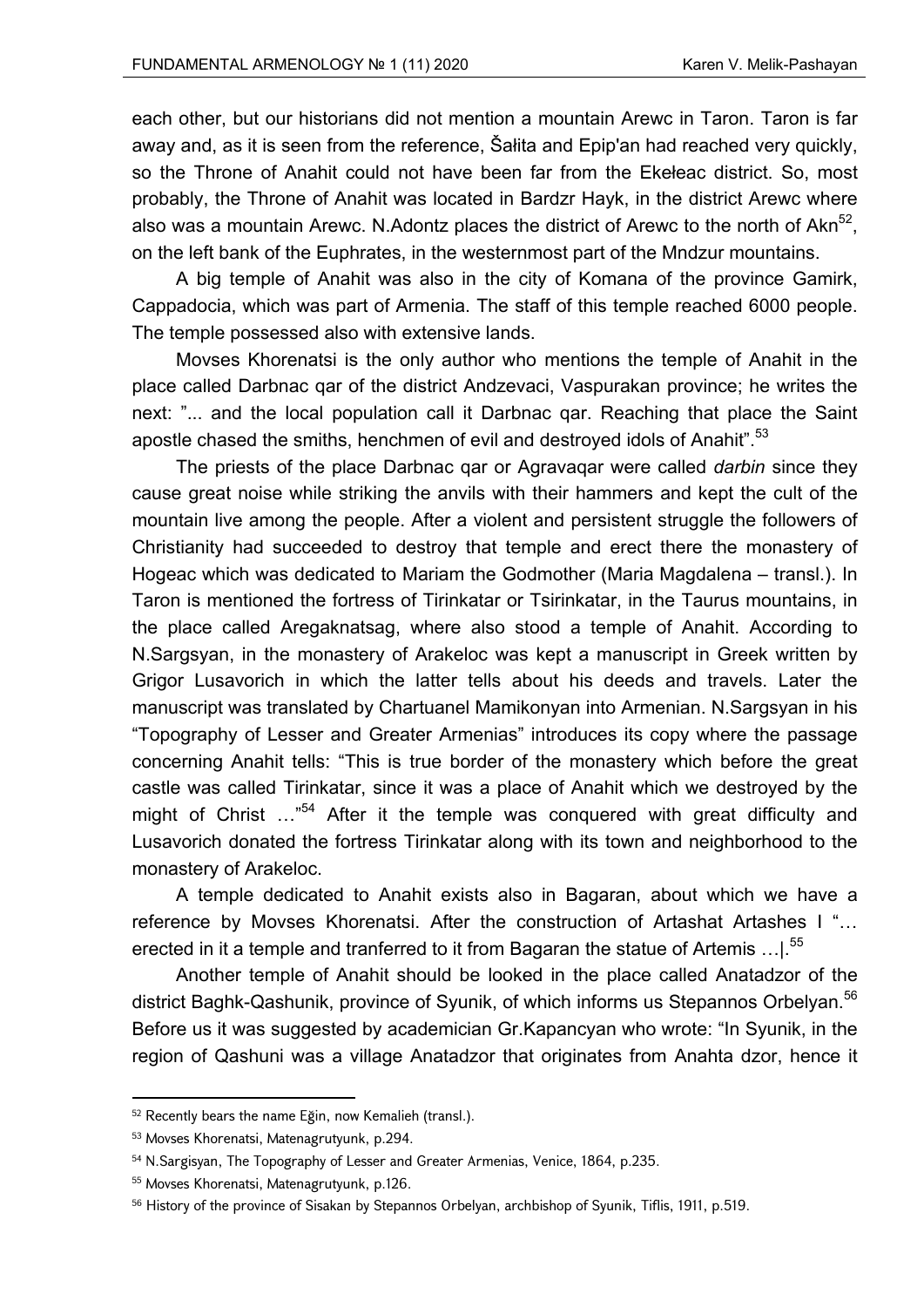means the gorge of Anahit. This could speak in favor of the existence of the cult of Anahit in ancient Syunik".<sup>57</sup>

In the chapter "Asia Minor" of his study "The Topography of Lesser and Greater Armenias" N.Sargisyan divides Lesser Armenia into several districts; the district of Atapazarı consists of 29 villages one of which bears the name Anahtacılar. The suffix *cılar* is extant in some other village-names, thus Toğancılar, Gırclar, Hacılar etc. We assume that this suffix *cılar* shows place-names, hence Anahtacılar means the place of Anahit. It seems that in antiquity in that place was located one of the temples of Anahit.

Worth to mention the information of Atrpet that in the Chorokh basin (Turkish Chorukh – transl.) was a village with the name Gül-Anahit where in the past was one of the temples of Anahit.<sup>58</sup>

G.Srvandztyanc in his "Manana", describing in details the festivities near the monastery of St.Tiramayr of Arcesh, which exactly resemble that of dedicated to Anahit, writes with some caution: "Now does not this location, that ceremonies, that name show the specialists of the past what was this place before Christianity".  $59$ 

Relying also on the descriptions of some other ethnographers it could be stated that in the remote past in this place was a pagan temple dedicated to Anahit. Such an assumption is based on the next arguments:

- 1. Here was built a church of St.Mariam and we know that almost all temples of Anahit were replaced by the churches of St.Mariam. And this practice took place not only in Armenia but everywhere; in the places where exist temples dedicated to the Mother-goddesses were erected churches of St.Mariam. For example, in Georgia in the place of the temple of Levkote, goddess of fertility and love, was erected the famous temple of the godmother Atskuri.
- 2. For the St.Tiramayr church of Arcesh people collect cattle which has a white sign on the forehead, and this is a practice that was used only in regard to Anahit. From the history it is known that the cattle dedicated to Anahit also bear such signs and they freely graze around the temples dedicated to her. Thus, collecting of cattle which have white sign is a reminiscence of the cult of Anahit.
- 3. To the St.Tiramayr were ascribed curing abilities which among pagan deities characterize only Anahit. For that same reason it could be assumed that the church dedicated to Mariam the godmother of Verin Agulis in the past also was a temple of Anahit. In this regard Ye.Lalayan writes: "Traditionally it is told that this was a pagan house (the church of Mariam the godmother of Verin Agulis – K.V.Melik-Pashayan), and that St. Thaddeus had destroyed the idols and erected a church in that same place. All residents of Agulis tell that during the reconstruction of the church were found idols and fanatically broken".<sup>60</sup>

<sup>57</sup> Gr.Kapancyan, Historical-linguistic significance of the toponymy of Armenia, Yerevan, 1940, p.292.

<sup>58</sup> Atrpet, The Chorokh basin, Vienna, 1929, p.91.

<sup>59</sup> G.Srvandztyanc, Manana, Constantinople, 1876, p.123.

<sup>60</sup> Ye.Lalayan, The district of Nakhijevan, part 1, Goghtn, «Ethnographic journal» 11, Tiflis, 1911, p.304.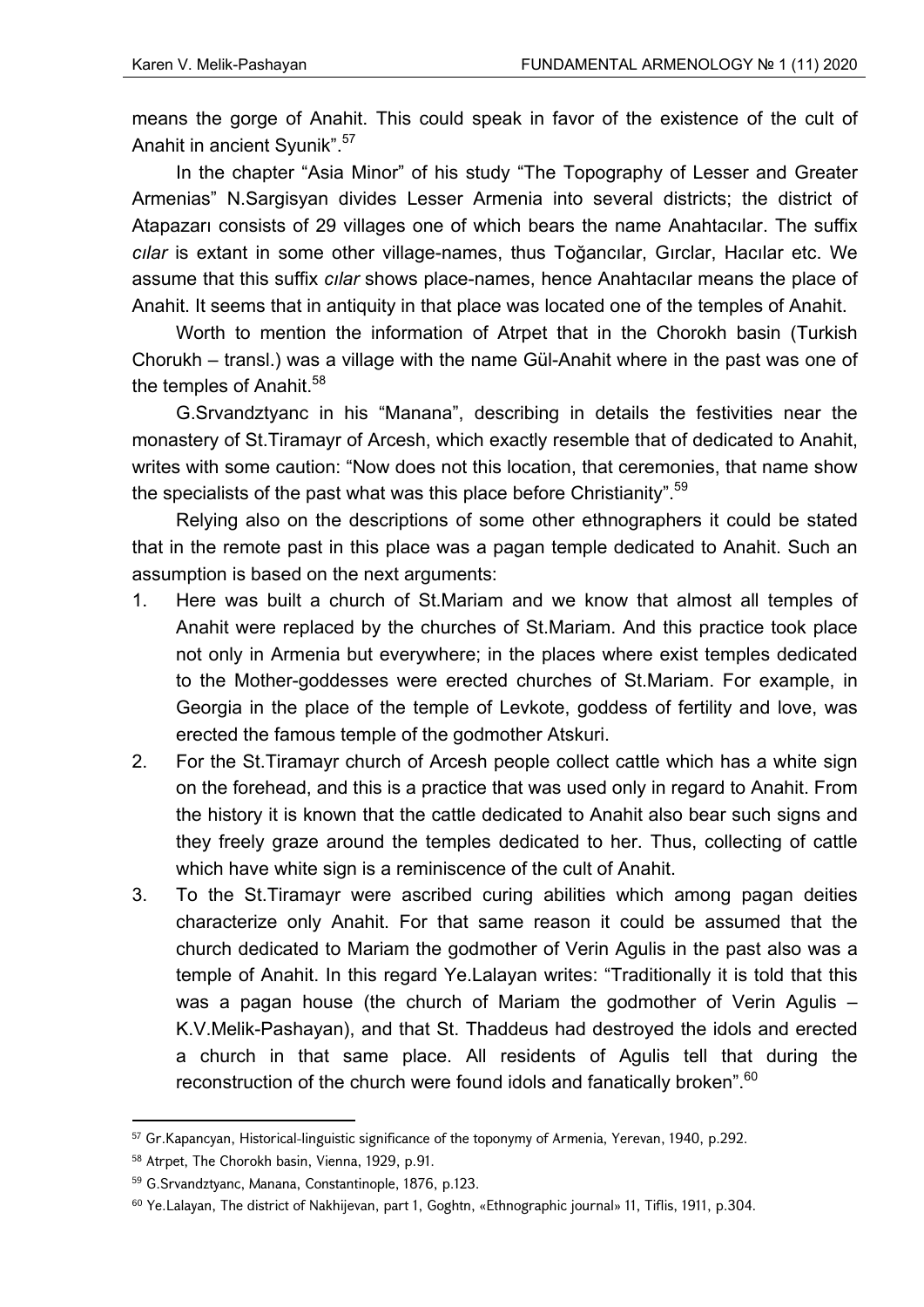In the records of Ter-Hakob from Agulis, a copy of which was in the possession of Ye.Lalayan, in this regard is written: "... From inside the earthenware table were found idols made of clay and cast iron". $61$  Here the information deals with the same church. Unfortunately, the idols were destroyed by the local population.

It would be worth to remember that Agulis is located in the place of the historical district of Gołtn where paganism was so strong that Mesrop Mashtots was forced to visit it for the second time in order to suppress the insurgent pagans.

In antiquity it was customary to dedicate towns, districts to gods and name after them. As it was mentioned above, the district Ekełeac was called Anahtakan, there were towns dedicated to Shamiram, Artemis, Khaldi etc. Worth to mention the towns Artimed (in the district of Vagharshapat) and Artamet (in Van). It could be assumed that the names of both towns were originated from the name of the goddess Artemida. For that reason in Armenia under the influence of Hellenism was in use the Greek terminology of naming the deities as it was done in the studies of Movses Khorenatsi, in the Arabic version of Agatangełos, partly by Agatangełos and Pawstos Buzand, where Anahit is called Artemis, Aramazd as Zeus, Astłik as Aphrodite etc. Therefore, it is not impossible that these two towns were dedicated to Anahit and were named Artemida (Artimed, Artamet). A noteworthy information concerning the town Artimed is contained in the Arabic version of Agatangełos where it is mentioned that after the destruction of the pagan temple in Artashat Trdat and Grigor "... reached the town of K-sat and ordered to destroy the temple of Artemid".<sup>62</sup> Linguistically it is proved that K-sat is the river Kasakh, next to which was located the town Artimed of Vardges, and since the town was dedicated to Artemid, it is clear that here should have been the temple of Artemid about which is spoken in the Arabic version of Agatangełos. Hence, undoubtedly, the town Ksat is identical with Artemid.

The study of the places of worship of Anahit convinces us that Upper Armenia (Eriza, Throne of Anahit) was the original center of her cult, from where it spread to the Ararat plain and were established great centers of the cult of Anahit such as Artashat, Armavir, Bagavan. This cult was widespread also in southern Armenia – Vaspurakan (Darbnac qar, Artamet, Arcesh), Sassoon (Tirinkatar), and in Syunik (Anahtadzor), Gołtn, Taron (Ashtishat).

According to references familiar to us, it becomes clear that the cult of Anahit was widely spread over the western, southern, eastern and central regions of Armenia. In the northern regions of Armenia temples of Anahit are not recorded, but it does not allow us to say that in these areas Anahit was not worshipped.

Out of Armenia, in Asia Minor, Central Asia (Inner Asia in the original – transl.), Media, Persia and elsewhere are recorded places of worship of Anahit.

The city of Comana of Pontus, on the river Irida (also Iris – transl.) was a temple dedicated to Anahit. Strabo writes on that matter: "Comana is a populous city and a

 $61$  Ibid.

<sup>62</sup> N.Marr, The baptise of Armenians, Georgians, Abkhazians and Alans, p.51.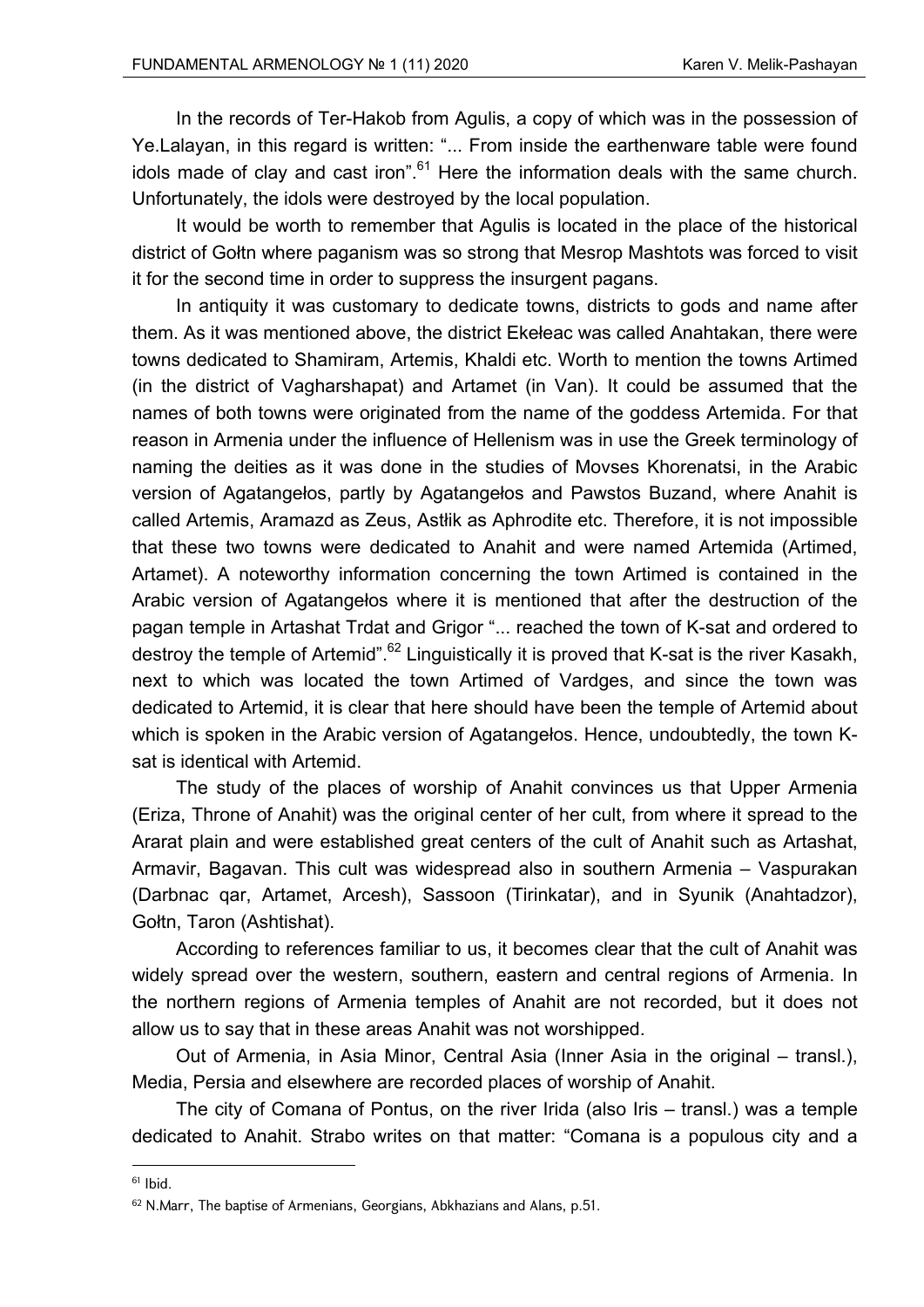famous market for items brought from Armenia. During the outing of the goddess people are gathered from everywhere – towns and villages, men and women for that festival …".63

According to the historian Procopius, the temples of both Comana's had erected Orestes son of Agamemnon, for his sister Iphigenia.

By the reference of the same Procopius the temple of Comana used to exist still in his times (late V – early VI centuries) and he saw it.  $64$ 

One of the big temples of Anahit, as writes Strabo,  $65$  was on the mound of Shamiram, in the town Zela. Later Zela had become part of Lesser Armenia. G.Srvandztyanz writes about Zela: "In these lands are found coins and antiquities. Probably, on this mound was erected the statue of Anahit".<sup>66</sup>

Temples dedicated to Anahit were in Ecbatana, Bactria, Suza, Germanicopolis and elsewhere.

Out of Armenia the cult of Anahit was spread over the whole Asia Minor, Central Asia (where recently were unearthed some statues of Anahit), partly in Persia and Media. Thus, the cult of Anahit encloses an enormous territory.

Unfortunately, due to the absence of materials it is impossible to judge about the architecture of the temples of Anahit. From the sketchy information of Agatangełos we learn that the temple at Eriza had high walls which were difficult to destroy. We bring the passage from Agatangełos full of fantastic tones: "The demons gathered together and gave battle in the form of an army carrying shields; with a tremendous shout they made the mountains echo. They were put to flight, but as they fled, the high walls collapsed and were flattened".<sup>67</sup>

The demons mentioned there were those soldiers who ferociously defend the temple of their beloved goddess. From the description it becomes clear that Grigor Lusavorich and Trdat had succeeded to capture and destroy the temple with great difficulty, first of all due to its fortifications, and then the resistance.

Now let us discuss the statues of Anahit. As historians mention, one of the golden statues of Anahit stood in Eriza of the district of Ekełeac. It was taken of by Antonius, but the Armenians again erected a new golden statue. The latter was destroyed 300 years later by Trdat and Grigor Lusavorich. The second golden statue was in Ashtishat which also was annihilated at the hands of Grigor Lusavoric. The statue located in Artashat, according to Movses Khorenatsi, was made of gilded copper.

Indeed, in other places of the cult of Anahit were also statues but we do not possess with information about them. Unfortunately, none of them reached us.

<sup>63</sup> Strabo, p.79.

<sup>64</sup> Procopius of Caesarea, The history of wars …, p.85.

<sup>65</sup> Strabo, p.79.

<sup>66</sup> G.Srvandztyanz, Toros akhpar, part 1, Constantinople, 1879, p.71.

<sup>67</sup> Agathangełos, p.409 (R.Thomson, History of the Armenians, p.325-327]).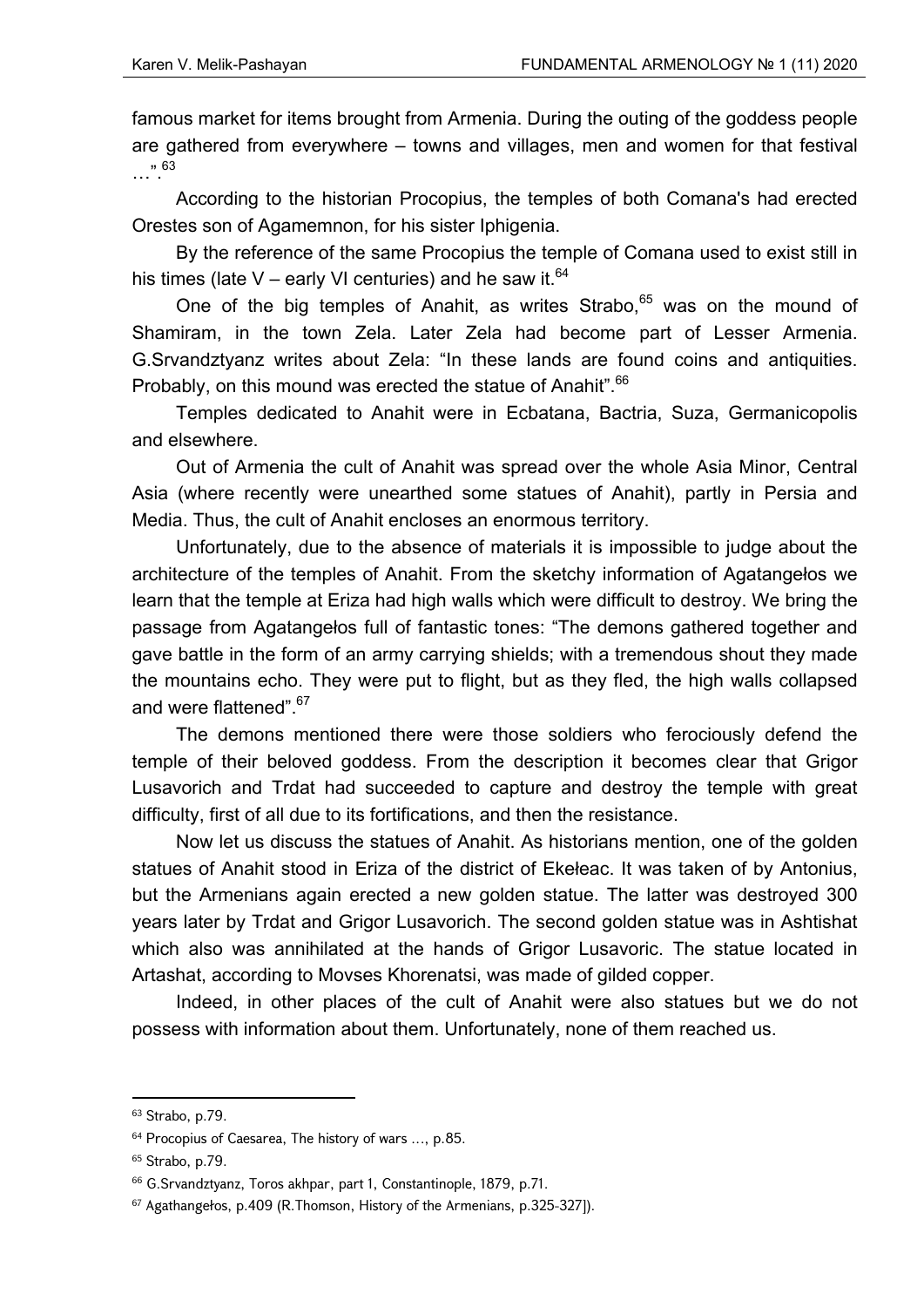Only at the end of the XIX century, to the south of Trapizon, in Satala was found a head made of copper which was ascribed to Anahit. Along with the head was found also a part of the hand. Both the head and the hand had traces of blows. The head is decorated with round circle and rich headband, the opening on the circle, and as it was rightly noticed by Enkelmann,  $68$  the head was decorated with the crown. Curly hairs are combed to the back and two curls on the forehead are designed like half-moon. Places for the eyes are empty, probably in the past they were filled with some material, half opened lips are graciously stepped forward. That head now is kept at the British museum.

In 1940 at the village Hacarat, Kamo district, accidentally was found a golden medallion of the Hellenistic period where is pictured mother embracing a child; $^{69}$  we assume that on the medallion is depicted the goddess Anahit.

Temples of Anahit possess with households. According to historiographers, temples of Anahit were very rich, they had numerous slaves, vast land resources, uncountable cattle, as well as gold, silver and precious stones.

The sources of the wealth of the temples were the next: 1. Donations from kings and priests, 2. Income from the economic structures of the temple, 3. Huge share from the spoils of war and war-prisoners.

It was customary that after a successful wars Armenian kings were obliged to send 1/5 of the spoils of war to the temples. Thus Khosrov, by his return from a victorious campaign ordered to send to the temples "… honored the sites of the ancestral worship of his Arsacid family with white oxen and white rams, white horses and white mules, gold and silver ornaments, fringed and tasseled silks, gold crowns and silver altars, beautiful vases with precious gems, gold and silver, shining raiment and lovely decoration".<sup>70</sup>

It is clear that most of the sacrifices and gifts were given to Anahit "… who is the glory of our race and our savior".<sup>71</sup>

People who serve in the temples were called priests (*qurm* – transl.) and their leader – chief priest (*qrmapet* in Armenian – transl.). In pagan Armenia priesthood comprise an extensive social group and as such arose from the material basis of slave economy and by its character it was completely social one. According to Strabo, Armenians donate numerous female and male slaves to the goddess Anahit and temples were full of them which were called temple slaves. Besides them, temples of Anahit own many *dastakerts* (estates – transl.), villages, settlements, many lands, forests etc.

<sup>68</sup> Enkelmann, A copper head found in Armenia, Bazmavep, 1883, p.135.

<sup>69</sup> V.Abrahamyan, Crafts in Armenia in the 4-18th centuries, Yerevan, 1956, p.89.

<sup>70</sup> Agathanghełos, p.18-19 (R.Thomson, History of the Armenians, p.41]).

<sup>71</sup> Agathanghełos, p.408 (R.Thomson, History of the Armenians, p.65]).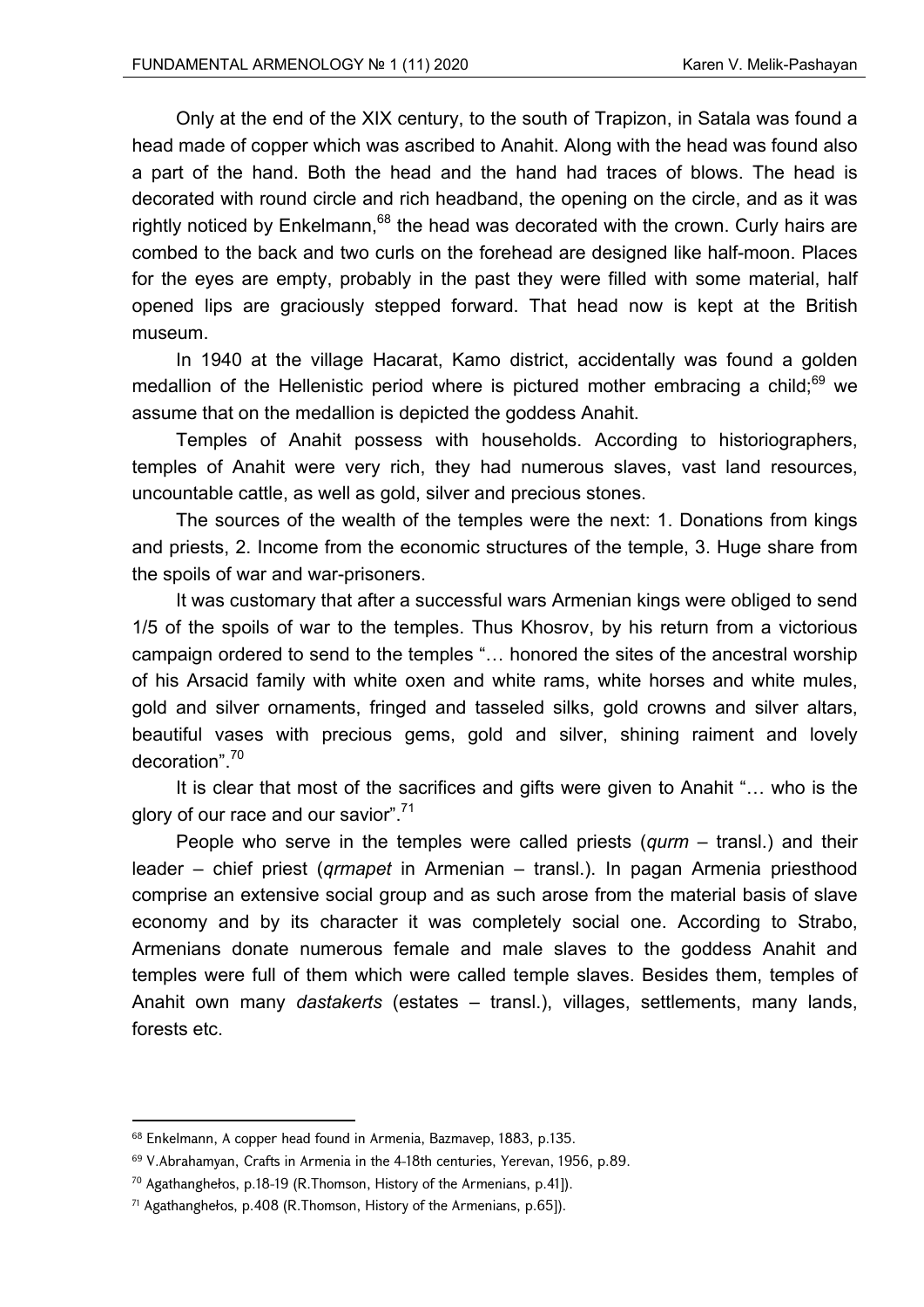After the elimination of paganism all possessions of the priesthood had passed to the churches and clergymen. "And they devoted to the church's service the (temple's) all villages along with estates and territories". $72$ 

Chief priests had extensive rights and play significant role in the political life. The chief priest was regarded as the second in the country after the king and, as it was described by Strabo, as a rule, the king and the chief priest belong to the same family. In Armenia it was exactly the same. According to Movses Khorenatsi, Yervand built a city of Bagaran and appointed his brother Yervaz as chief priest. Mazhan, the chief priest was the brother of Tigran. Moreover, in his study "Tigran the Great according to his coins" prof. St.Lisitsyan demonstrates that Tigran the Great was also a chief priest: "The crown of Tigran the Great and all decorations on it convince us that he was a priest, particularly of Anahit. His authority had not lost theocratic principles yet and this had to be strongly reflected on all aspects of the feudal system. In his struggle against Rome he was backed not only by nakharars, civil aristocracy, but also all priesthood which look on him as the chief priest of the most respected goddess".<sup>73</sup>

It is known that the king Trdat I also was a priest.<sup>74</sup>

Not only in Armenia but elsewhere the priests experience great authority and play an important role in the political life. In this regard the famous English Assyriologist A.H.Sayce in his study "The Hittites. the history of a forgotten empire" writes the next: "Komana in Kappadokia and Ephesos on the shores of the Aegean are typical examples of such holy towns. The entire population ministered to the divinity to whom the city was dedicated, the sanctuary of the deity stood in its centre, and the chief authority was wielded by a high priest. If a king existed by the side of the priest, he came in course of time to fill a merely subordinate position".<sup>75</sup>

In ancient Rome priesthood also played significant role, after the elimination of the kingship chief priest became the most influential person. The great influence of the priesthood is explained by the economic power. Priests were very rich. Thus, the priestly family of Vahuni of Taron owned six villages, 12,298 houses, 7847 soldiers and the district of Hashteank.

In order to have an idea about the wealth of the temples of Anahit we can recall the next reference of Pliny; some soldier who became very rich after he robbed the temple of Anahit at Eriza, invited the emperor Augustus to a feast. During the feast Augustus asked that soldier whether the first soldier who attacked the statue of Anahit

<sup>72</sup> Agathanghełos, p.38 (R.Thomson, History of the Armenians, p.321]).

 $73$  Scientific conference dedicated to the 20th anniversary of the establishment of Soviet system in Armenia, Yerevan, 1941, p.122-123.

<sup>74</sup> Tacitus, Works, book XV, vol.II, St.Petersburg, 1887, p.478.

<sup>75</sup> The author refers the Armenian translation of the study of A.H.Sayce published in "Banaser", Paris, 1900, p.250. For the sake of accuracy we have replaced the quoted passage with the original English publication (London, 1890, p.113).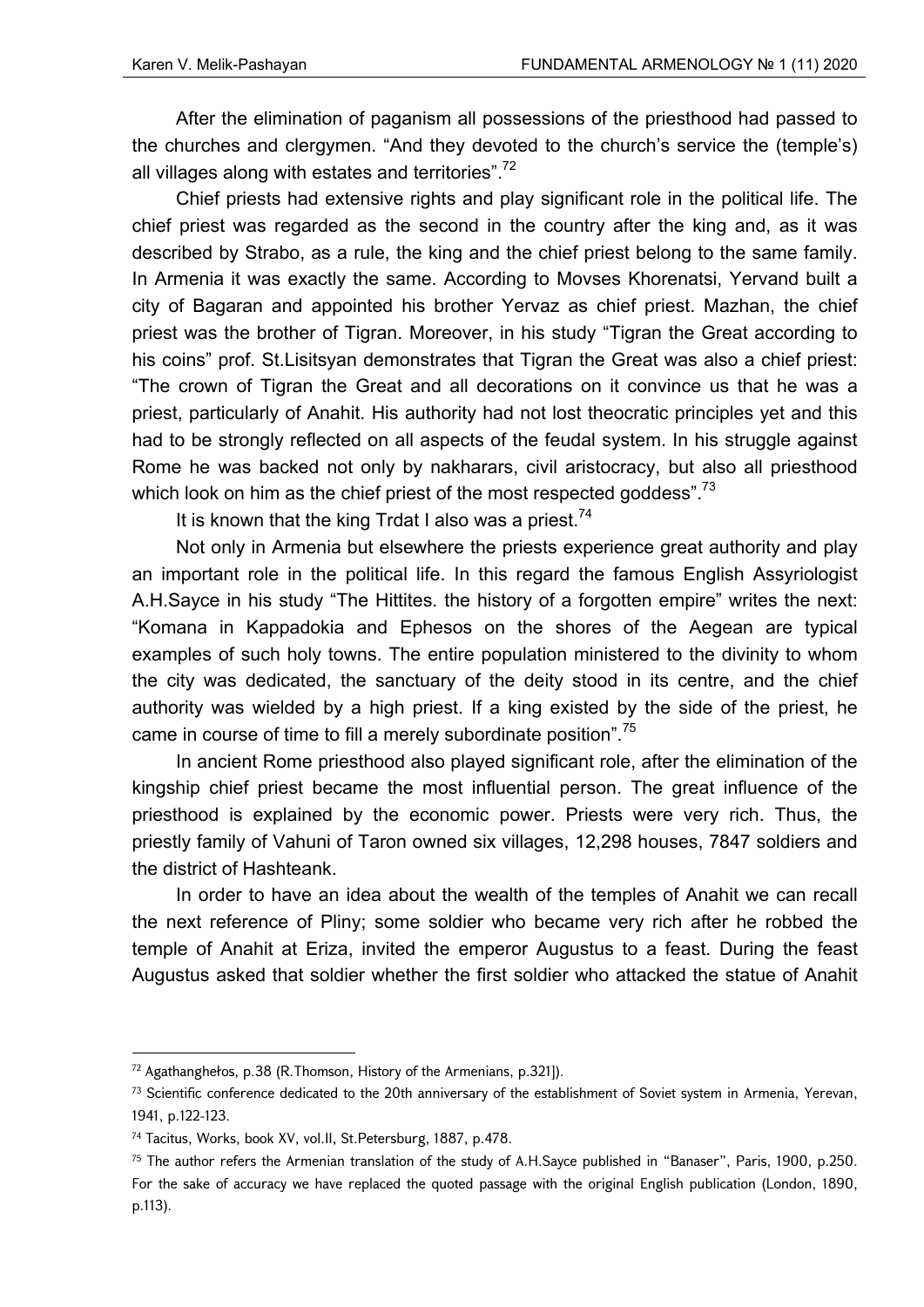had become handicapped, the soldier answered with smile, no, conversely, with the part of the calf of that golden statue which became mine I am happy to honor you.<sup>76</sup>

To the priests were given also judiciary functions, in antiquity pagan temples were cultural centers. Besides their spiritual job priests were busy with scholarship, curing, astronomy, history etc. They administer also education since the schools function at temples. Pagan Armenians had two types of archives – secular and religious. The first record political events and these books were called "Books of kings", the second – "Temple history" where first of all are written mythological histories, and the political events occupy secondary role.

Anahit was greatly used for political purposes; in this regard is of interest the following speech of Cicero: "For fear had been inspired in these nations, whom the Roman people had never thought, either should be harassed by war, or attempted. There was also another serious and potent belief, which had prevailed through the minds of the barbarous nations, (that) our army was led into these regions for the purpose of despoiling of a most rich, and most sacred temple".<sup>77</sup>

Th.Mommsen thinks that this mentioning refers to the temple of Anahit of Elymais, but he is wrong since:

- 1. The temple of Elymais was too far from the itinerary of Lucullus,
- 2. The temple of Elymais has been robbed since long by the Parthians,
- 3. Among the Persians there was not a custom to have luxurious and rich temples.

So, without doubt, as it was rightly noticed by H.Gelzer, the mention of Cicero refers to the famous temple of Anahit at Eriza, district of Ekełeac. The latter was distinguished in the East for its wealth and authority.

So, Tigran and Mithridates had masterly made use of the great authority of Anahit saying that the Romans want to insult and rob the temple of Anahit. This point gave a reason to some scholars (Mommsen and others) to regard Mithridatic and Tigranian wars against Rome as a religious war between East and West, wrongly ignoring their political and economic background.

Taking into account great authority of Anahit, Lucullus as well as Pompeius did not harm the temples of Anahit; moreover, as more farsighted person, Pompeius was trying to please the priesthood and he donated some estates to the temple of Anahit of Zela.

The study of historical sources show that Tigran II was eager to perform religious reforms and introduce stable religious norms. He adopted the Greek terminology of naming the gods. This, indeed, met an opposition since in that period in different provinces and districts of Armenia exist many local deities which express the ideology of Armenian tribes.

After erecting temples for the Greek deities Tigran ordered to make sacrifices and worship them. On this occasion against Tigran revolted Vahunis and Bagratids which

<sup>76</sup> C.Plini Secundi, Naturalis historiae, p.18.

<sup>77</sup> Cicero, Pompey's military command (this citation is taken by the author from H.Gelzer, A Study on Armenian mythology, Venice, 1897, p.44).